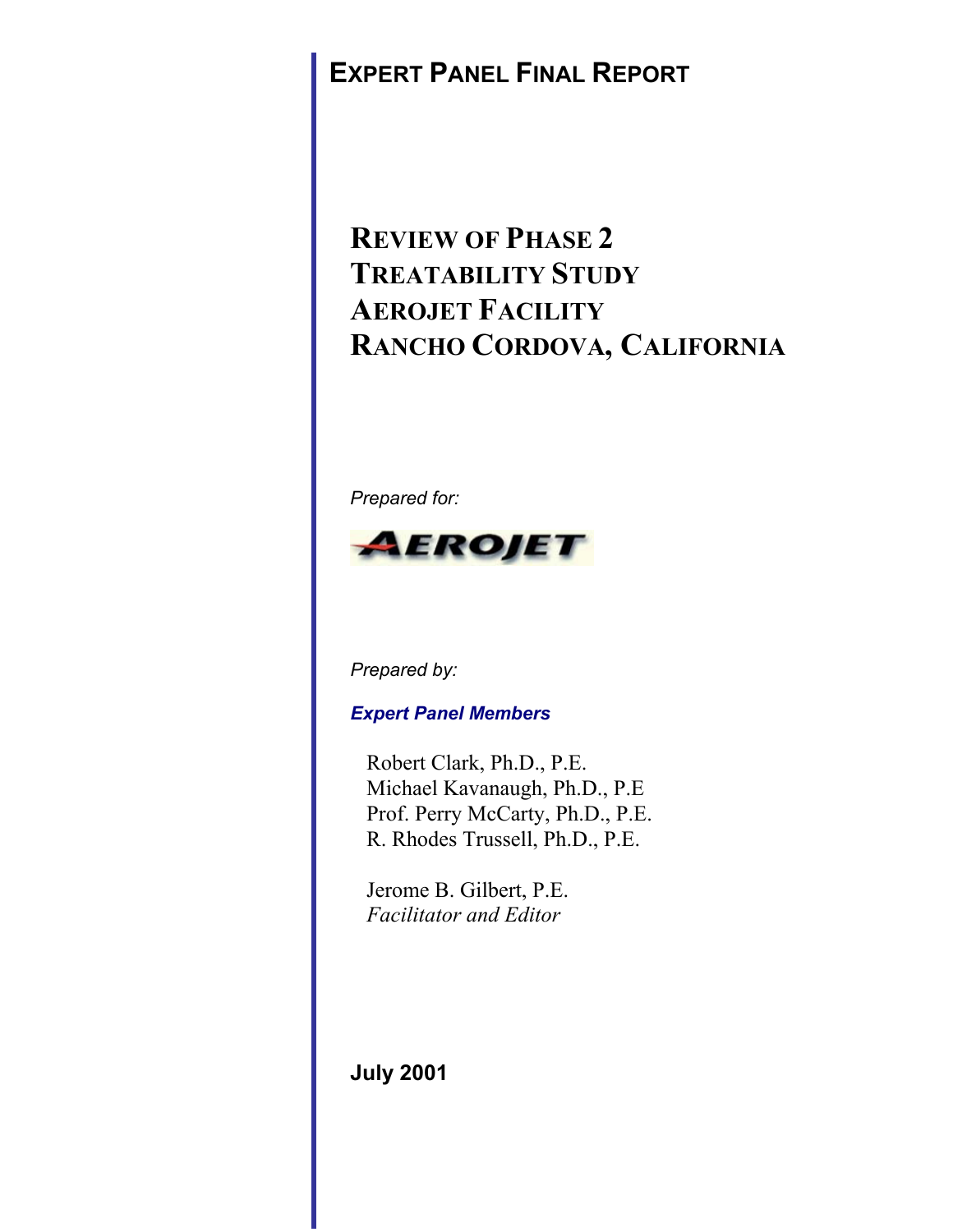# **EXPERT PANEL FINAL REPORT**

## **REVIEW OF PHASE 2 TREATABILITY STUDY AEROJET FACILITY RANCHO CORDOVA, CALIFORNIA**

## **TABLE OF CONTENTS**

|                  |                                                                                  | Page |  |
|------------------|----------------------------------------------------------------------------------|------|--|
| <b>SECTION 1</b> |                                                                                  |      |  |
|                  | A.                                                                               |      |  |
|                  | <b>B.</b>                                                                        |      |  |
|                  | $\mathcal{C}$ .                                                                  |      |  |
|                  | D.                                                                               |      |  |
| <b>SECTION 2</b> |                                                                                  |      |  |
|                  | A.                                                                               |      |  |
|                  | Adequacy of Study to Confirm Technical Feasibility of Biological<br>B.           |      |  |
|                  |                                                                                  |      |  |
|                  | Adequacy of Study to Demonstrate Technical Feasibility of the<br>$\mathcal{C}$ . |      |  |
|                  | Treatment Train to Produce Water of Potable Quality From                         |      |  |
|                  |                                                                                  |      |  |
|                  | D.                                                                               |      |  |
|                  | E.                                                                               |      |  |
|                  |                                                                                  |      |  |
| <b>SECTION 3</b> | ASSESSMENT OF STUDY RESULTS FOR INDIVIDUAL UNIT                                  |      |  |
|                  | <b>PROCESS</b>                                                                   |      |  |
|                  | A.                                                                               |      |  |
|                  |                                                                                  |      |  |
|                  |                                                                                  |      |  |
|                  |                                                                                  |      |  |
|                  |                                                                                  |      |  |
|                  |                                                                                  |      |  |
|                  | <b>B.</b>                                                                        |      |  |
|                  |                                                                                  |      |  |
|                  |                                                                                  |      |  |
|                  |                                                                                  |      |  |
|                  | $C$ .                                                                            |      |  |
|                  |                                                                                  |      |  |
|                  |                                                                                  |      |  |
|                  |                                                                                  |      |  |
|                  |                                                                                  |      |  |
|                  |                                                                                  |      |  |
|                  | UV/Hydrogen Peroxide for Control of NDMA and 1,4-dioxane  3-11<br>D.             |      |  |
|                  |                                                                                  |      |  |
|                  |                                                                                  |      |  |
|                  |                                                                                  |      |  |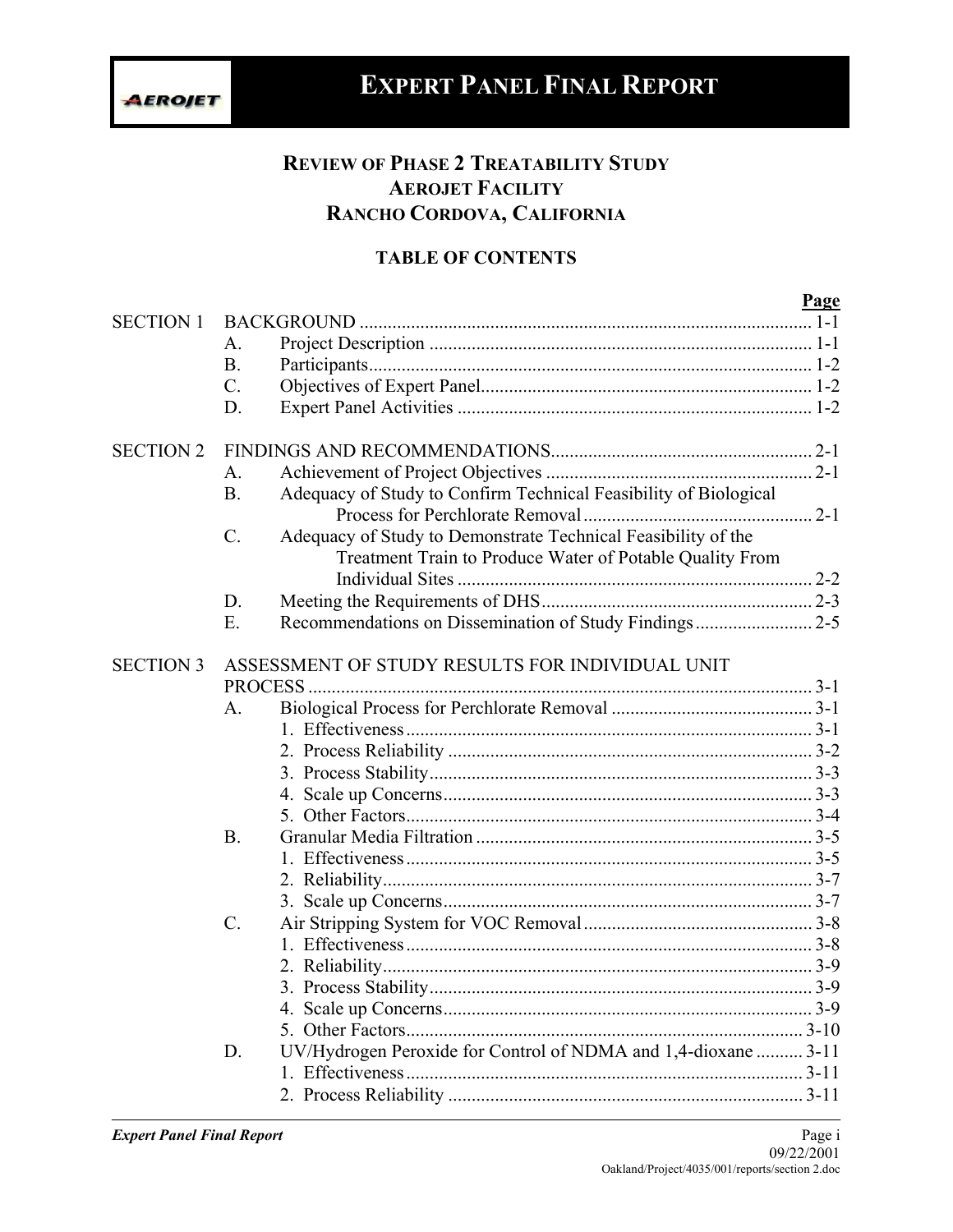## **EXPERT PANEL FINAL REPORT**

| Е. |  |
|----|--|
|    |  |
|    |  |
|    |  |
|    |  |
| F. |  |
|    |  |
|    |  |
|    |  |
| G. |  |
|    |  |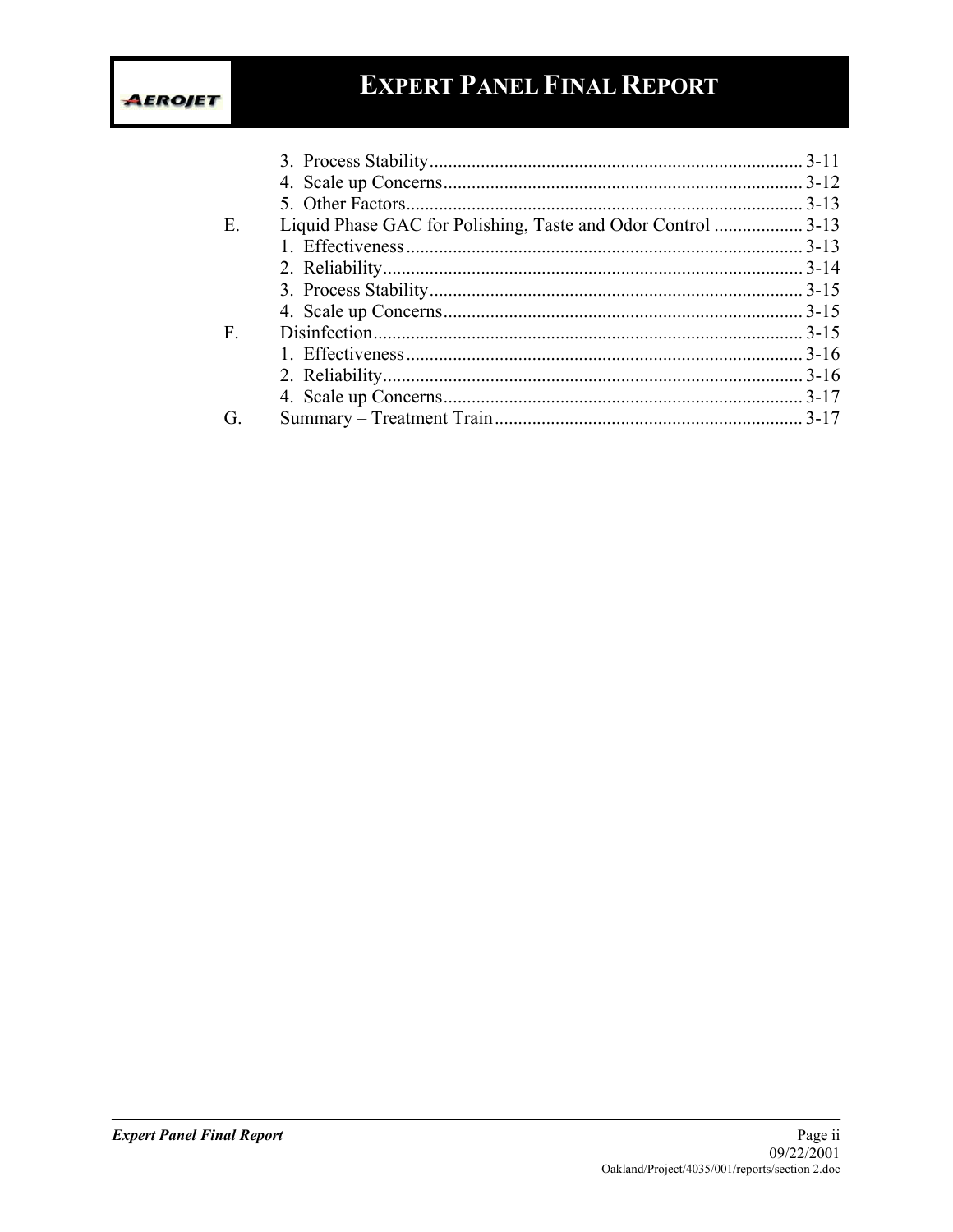#### **A. PROJECT DESCRIPTION**

In 1997, Aerojet-General Corporation ("Aerojet") conducted pilot-scale studies to evaluate a biological reduction process to remove perchlorate ion from groundwater at their facility near Sacramento, California. Because this process appeared to be a cost effective treatment option for treating perchlorate contaminated groundwater, Aerojet completed a Phase I Treatability Study to further evaluate the effectiveness and reliability of the biological process. Based upon the results of the Phase 1 Treatability Study, Aerojet decided that the biological process, in conjunction with other appropriate treatment processes could produce water of potable quality from groundwaters contaminated with various chlorinated solvents in addition to perchlorate and other contaminants. Aerojet thus initiated a Phase II Treatability Study with the primary intent of demonstrating that water of potable quality could be produced with a treatment train utilizing the biological process for perchlorate ion removal.

Aerojet has undertaken these studies as part of a program to meet the groundwater remediation needs of the area known as the Baldwin Park Operable Unit (BPOU), located in the San Gabriel Valley of Southern California. In addition, these studies are anticipated to have potential application throughout the US in other groundwater treatment projects faced with perchlorate ion contamination in the presence of other organic contaminants, namely, chlorinated solvents. Aerojet has a lead role in remediating the groundwater in the BPOU and has proposed using a biological treatment process as the central control technology to meet the requirements of the US EPA for control of perchlorate ion. One of the goals of this project is to produce a treated water that can be used as a source of drinking water.

The groundwater to be treated by the application of the technologies evaluated in this study originates in impaired source areas. The groundwater continues of number of inorganic and organic contaminants, including perchlorate ion, TCE, 1,4-dioxane, and n-nitrosodiethyl amine (NDMA) at levels exceeding regulatory guidance or standards. If the treated water is to be used for drinking water purposes, the California Department of Health Services (DHS) must first accept the technologies and then permit a site-specific treatment facility before water treated by the technologies. DHS has outlined the procedures for obtaining such a permit in a policy memorandum prepared in 1997, entitled "Policy Memo 97-005: Policy Guidance for Direct Domestic Use of Extremely Impaired Sources." This will require the demonstration of the efficacy of the proposed treatment system to insure the removal of all contaminants to safe levels, and a demonstration that the treatment processes can meet reliability criteria and satisfy all present and anticipated public health requirements.

During the past several years at its facilities near Sacramento, Aerojet has been testing and operating a biological treatment process for the removal of perchlorate with subsequent discharge of the treated water to surface and ground waters. The biological treatment process has been operated with other processes to control additional contaminants found at the Aerojet site including NDMA, certain chlorinated solvents, such as trichloroethylene, and other synthetic organic chemicals such as 1,4-dioxane. However, the DHS has not yet permitted the treatment train which consists of biological treatment, air stripping, filtration, advanced oxidation using ultraviolet light with hydrogen peroxide (UV/OX), granular media filtration, granular activated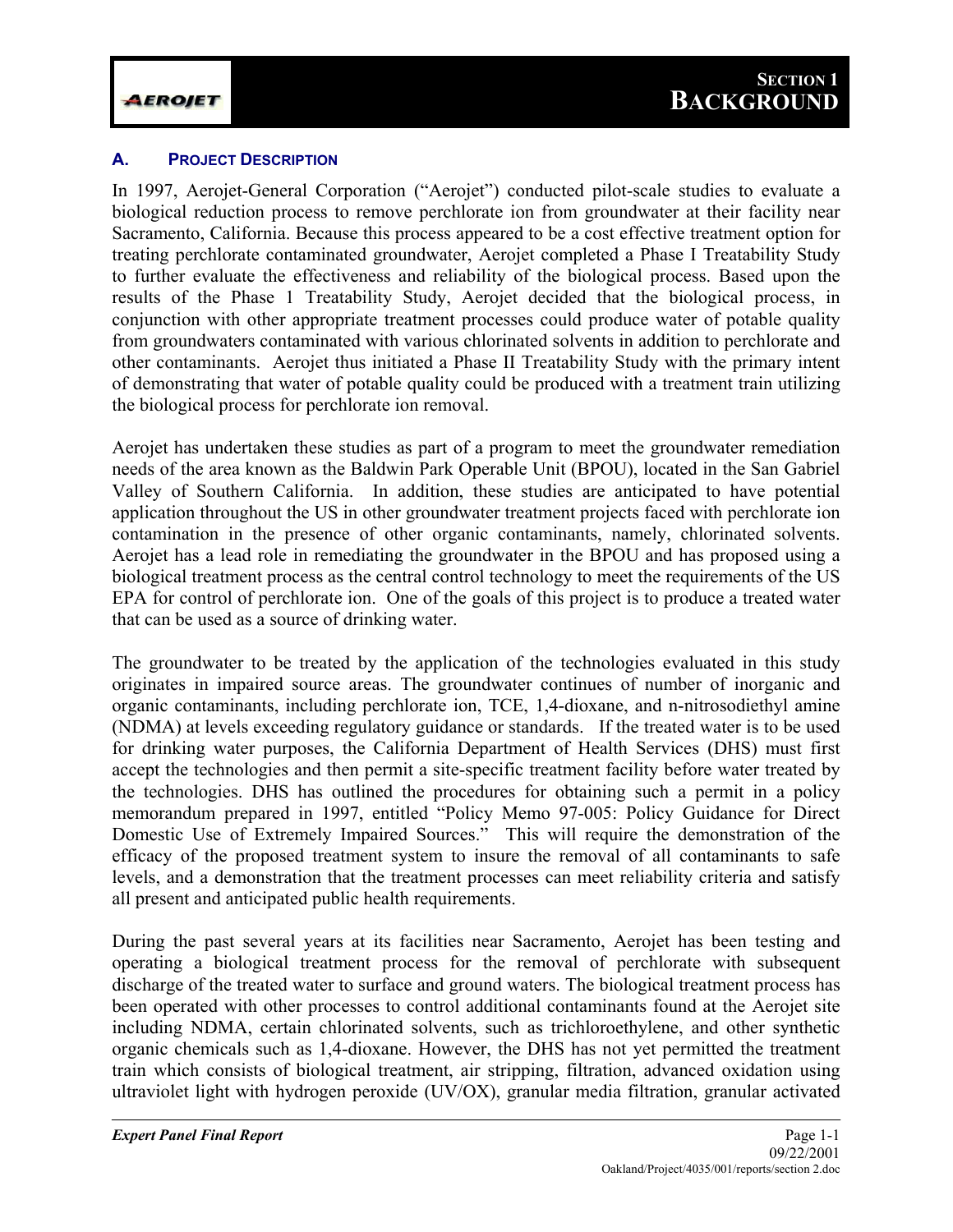

carbon (GAC) adsorption, and chlorine disinfection. However, individual approvals for these unit processes have been issued.

#### **B. PARTICIPANTS**

Aerojet intends to present specific project configurations in the San Gabriel Valley and in the eastern Sacramento area for DHS approval. To assure that the pilot test program and subsequent reporting of the results is properly conducted and independently evaluated, Aerojet established a review Panel of recognized experts, and invited the participation of Dr. Michael McGuire, as an independent reviewer, as well as attendance and comments of DHS. Dr. Rick Sakaji and Mr. Gary Yamamoto represented DHS. The panel members are: Dr. Robert Clark, Dr. Michael Kavanaugh, Dr. Perry McCarty, and Dr. R. Rhodes Trussell. Mr. Jerome B. Gilbert was facilitator and editor. Mr. Travis E. Meyer, P.E., and Dr. John Catts guided the treatment development program. Mr. Don Vanderkar, P.E. oversaw the expert Panel program for Aerojet.

#### **C. OBJECTIVES OF EXPERT PANEL**

The objectives of the Panel were to provide independent advice on:

- The adequacy of the treatability studies to demonstrate the removal of all contaminants to safe levels in a reliable manner.
- The adequacy of the protocols, data gathering, monitoring, and process operations and the application of appropriate scientific and technical principles to the assessment of the treatment processes to meet project objectives.
- Reliability and scale-up issues associated with the each of the various processes
- Other issues that may affect obtaining acceptance of the process from a public health standpoint as outlined in DHS memoranda.
- Factors that could affect the performance and efficiency during the application of the treatment train under consideration

#### **D. EXPERT PANEL ACTIVITIES**

The Panel began its work in May of 2000. Five meetings were held and the Panel members individually inspected the full-scale biological process and the demonstration scale treatment train designed to meet drinking water objectives. At each meeting, project leaders presented oral descriptions of the treatability study documents provided to EPA, accepted suggestions, and responded to questions of attendees. Most of the meetings were attended by all Panel members and DHS was represented at all but one meeting. Dr. McGuire attended several meetings. The Panel considered all of the treatment processes being tested but gave particular attention to the biological process including the development of a model that would predict the performance of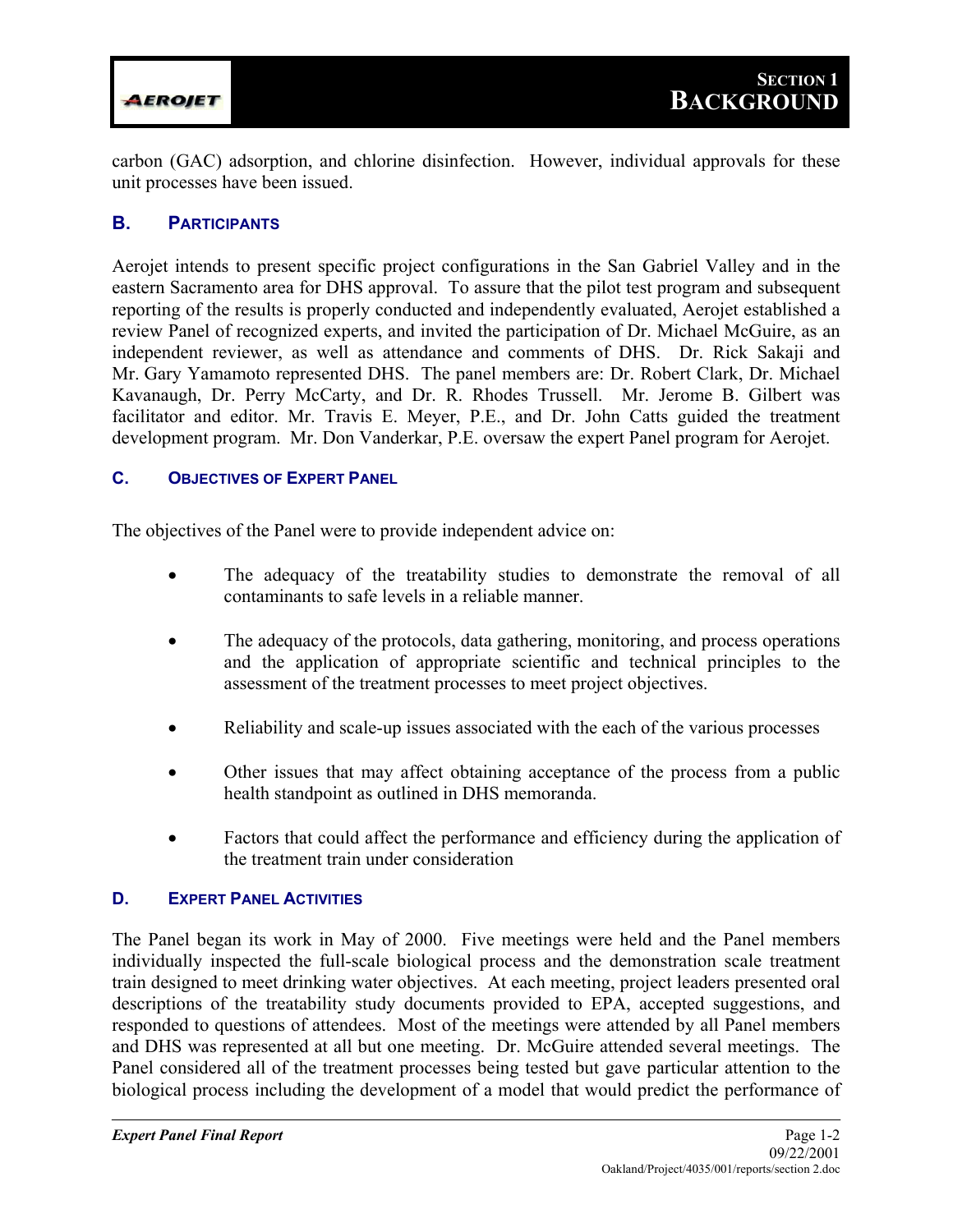

the biological process under various loading conditions. This model was prepared by the project team with assistance from Dr. McCarty.

The primary document reviewed by the panel was the "Final Draft of the Phase 2 Treatability Study Report, Aerojet GET E/F Treatment Facility" (hereafter, referred to as the "Treatability Study Report"), dated April 2001 and prepared under the direction of John G. Catts, Ph.D., Principal Consultant, Harding ESE.

At the final Panel meeting on April 24, 2001 the members agreed to prepare this document by sharing authorship. Dr. McCarty prepared the initial draft of the review of the biological process, Dr. Kavanaugh drafted the review of the air stripping process and the treatment train, Dr. Clark drafted the review of the filtration processes, and Dr. Trussell drafted the review of the disinfection and oxidation processes as well as the treatment train. Mr. Gilbert provided coordination, scheduling, and meeting facilitation, and with the Panel members edited the summary and conclusion sections.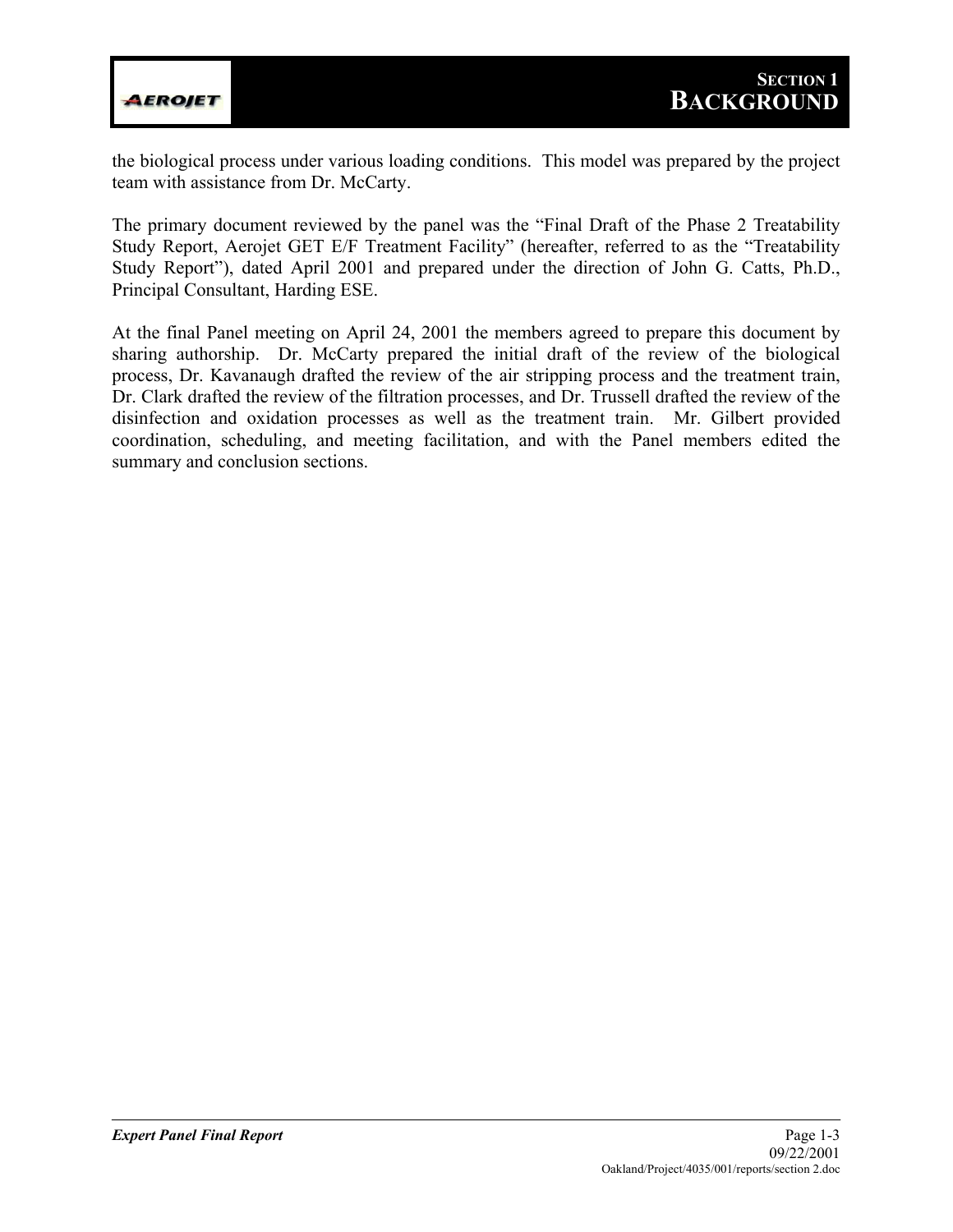## **A. ACHIEVEMENT OF PROJECT OBJECTIVES**

The objectives of the Phase 2 Treatability Study, as outlined in the subject report are as follows; demonstrate the effectiveness and reliability of the proposed treatment train to produce potable water pursuant to all applicable state and federal regulations; confirm the efficiency of each unit process in the treatment train for all chemicals of concern; optimize the parameters for each unit process; and collect data for the design and construction of a full-scale treatment facility. The treatment train was designed to remove both inorganic and organic contaminants present at the site at levels exceeding regulatory guidance values. The principal chemicals of concern include perchlorate, NDMA, 1,4-dioxane, TCE, PCE, and chloroform.

The Panel concludes that the Phase 2 treatability study provides a sound scientific and technical basis for consideration of the processes tested to produce water of potable quality from groundwater at the Rancho Cordova site contaminated with perchlorate ion, NDMA, and various VOCs. The basic foundation has been created for application of this treatment train to specific sites. The treatment train contains processes that provide multiple barriers for removal of perchlorate and specific organic contaminants, including the final polishing step of adsorption on GAC. In general, the Panel concludes that the concerns expressed by the Panel in Section 3 can be addressed in site-specific demonstrations necessary to gain an operating permit from DHS in conformance with Policy Memo 97-005.

## **B. ADEQUACY OF STUDY TO CONFIRM TECHNICAL FEASIBILITY OF BIOLOGICAL PROCESS FOR PERCHLORATE REMOVAL**

The most significant and innovative treatment feature of this study is the use of a biological process to reduce perchlorate to chloride ion. Biological treatment processes are not commonly used in drinking water treatment systems in the U.S., and special consideration must be given to process control and other operating issues affecting the reliability of the biological process. The Panel believes that the biological process tested can operate reliably and with acceptable stability when treating water of relatively constant composition and not containing contaminants that are toxic to the microorganisms involved.

A variety of factors should be considered when adapting this biological process to a site-specific location. These factors are discussed in detail in the section evaluating the stability and effectiveness of the biological process which address, among other issues, the need for process monitoring and control parameters that increase the reliability of the process. In addition, any site-specific application of the process, or of the treatment train tested in this treatability study, would require an engineering assessment of the overall design of the water system. This would include an assessment of raw water and finished water storage needs, an analysis of interconnections between alternative sources of finished water, and site specific contingency plans to minimize any water quality impacts of process or equipment failures in the treatment, storage or distribution system.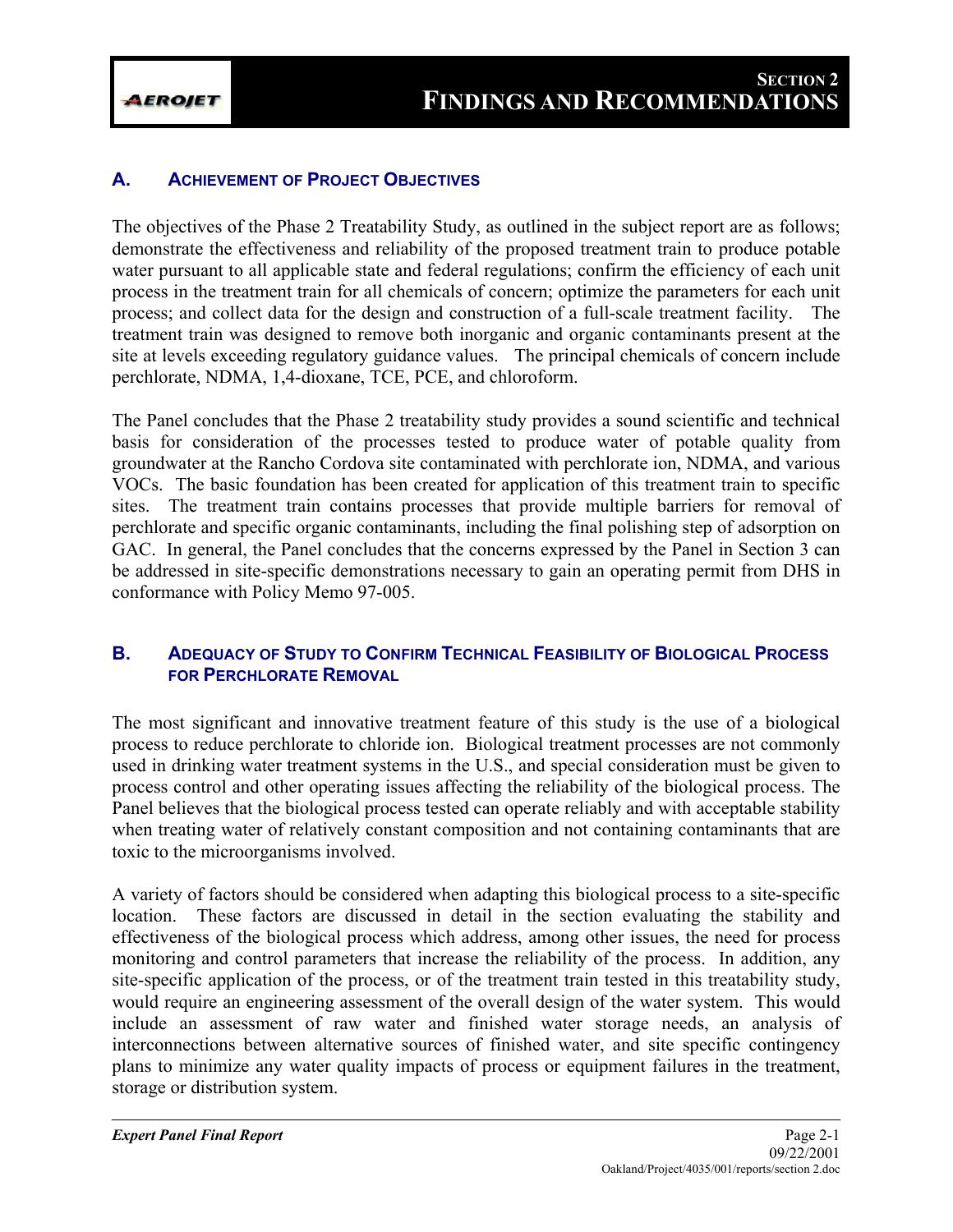#### **C. ADEQUACY OF STUDY TO DEMONSTRATE TECHNICAL FEASIBILITY OF THE TREATMENT TRAIN TO PRODUCE WATER OF POTABLE QUALITY FROM INDIVIDUAL SITES**

Figure 1 includes a schematic of the treatment train tested during the study. As shown, the treatment train includes a sequence of processes to control the principal chemicals of concern, namely, perchlorate, NDMA, 1,4-dioxane, TCE, PCE and other chlorinated solvents.



## **FIGURE 1**

The following is a brief summary of the effectiveness of each process to remove targeted chemicals.

**Biological Process for Perchlorate Removal:** The biological process, consisting of an upflow fluidized bed of granular activated carbon, operated as an anoxic fixed film reactor, with ethanol as the carbon feed source, was effective at removing perchlorate ion to below detection limits. Provided that the ethanol feed rate was maintained in an optimum operating range, and the flow and water quality were relatively constant, the system performed very reliably. With appropriate process control and monitoring features, a full-scale system has a high probability of meeting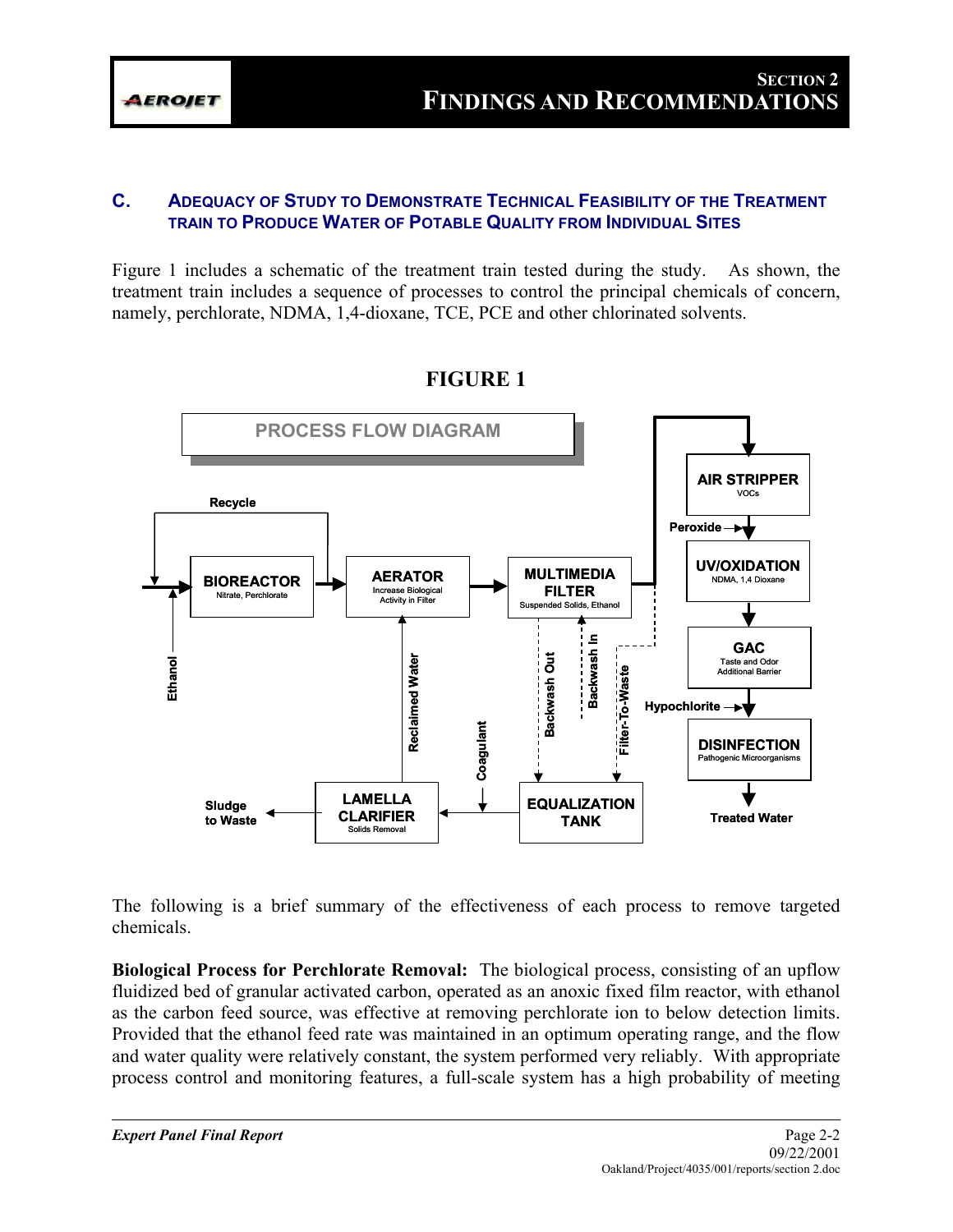

requirements for producing potable water from a source containing elevated levels of perchlorate.

**Granular Media Filtration:** The multimedia filter has been reliable and was able to meet all required effluent targets for turbidity. Because this is a well-demonstrated technology, there are few uncertainties regarding the ability of this process to produce water that would meet typical potable treatment requirements, provided that the headloss used in the design does not exceed that employed during the pilot studies. A design based on the longer filter runs would require pilot scale confirmation to ensure that turbidity breakthrough will not occur Typical future challenges that should easily be controlled by the filter include periodic spikes from the biological process and the corresponding response of filter controls and/or operators to mitigate the impact of the spikes. Redundancy in the final design should be considered.

**Air Stripping:** The air stripping system using a low profile five-tray air stripping device was very effective at decreasing both TCE and chloroform and all other VOCs that were present at low concentrations. Although the reliability of a full-scale packed tower system cannot be determined quantitatively from the current tray tower system, no scale-up problems are likely based on extensive experience in the water treatment industry with numerous water treatment applications of packed tower air strippers to remove chlorinated solvents. At scale up, appropriate ranges of water temperature, optimal air to water ratios as well as off gas treatment should be considered.

**Advanced Oxidation:** The advanced oxidation system consisting of UV/hydrogen peroxide (UV/OX) met NDMA and 1,4-dioxane targets with the air stripper in operation. The report indicates that scaling on the UV lamps will not be a problem at the Sacramento site and that the process can provide reliable performance. Scale up should include proper baffling at the entrance and exit as well as within the unit.

**Granular Activated Carbon:** Liquid phase GAC will function both as an adsorber and as a biological process depending on the circumstances. If an upstream process fails, GAC provides an additional barrier for VOC removal. GAC also provides control of taste and odor producing compounds, a reduction in assimilable organic carbon (AOC) and DBP precursors. Scale-up issues include how to move carbon through the system for regeneration. There are benefits of using available modeling tools to assist in scale up decisions.

**Chlorine Disinfection:** The disinfection requirements in the study protocols have been met for this process train, provided a chlorination system is designed for the effluent that can reliably achieve the appropriate concentration/time values for all microbial contaminants of concern.

## **D. MEETING THE REQUIREMENTS OF DHS TECH MEMO 97-005**

In November 1997, the California Department of Health Services (DHS) published Policy Memorandum 97-005 which provides guidance for a permit applicant intent on producing potable water for domestic use from extremely impaired sources. The groundwater at the Aerojet Facility, as well as groundwater in the San Gabriel Basin meet one or more of the criteria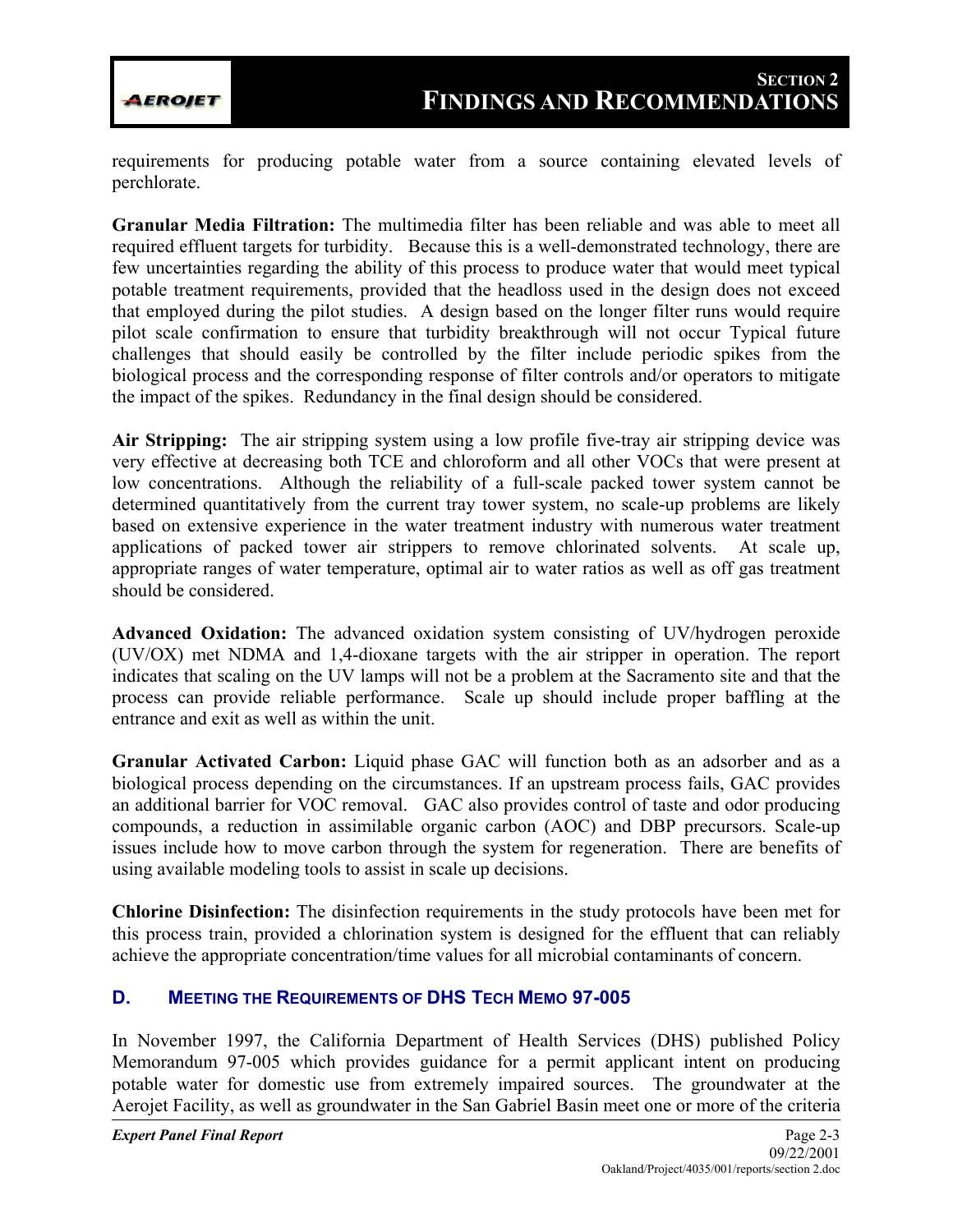**AEROJET** 

established to define an extremely impaired source. For example, perchlorate levels observed at the Aerojet site have reached 2.6 mg/L which significantly exceeds the California action level or preliminary health goal for perchlorate of 18 µg/L. In addition, the groundwater at the Aerojet Facility contains a mixture of contaminants of health concern. In comparing the pilot study results reviewed by this Panel, it is apparent that Aerojet's test program provides some of the information and documentation that would be required to obtain a permit from the DHS to use the groundwater at the Aerojet facility as a source of potable water supply. Nonetheless, the scope of the treatability study does not satisfy all of the requirements specified in the DHS Policy Memo 97-005.

The key elements in the DHS Policy include the following: a) completion of a source water assessment, b) full characterization of the water quality in the aquifer of interest as well as an assessment of the time variability of contaminants of concern under the pumping scenarios must be completed, c) an assessment of source protection to determine the source or sources of contamination that caused the groundwater to be severely impaired, d) establishing specifications for an effective treatment and monitoring program for the contaminated groundwater, e) completion of an evaluation of human health risks in the context of the potential failure or failures of the proposed treatment train, and f) a discussion of alternatives to the use of the extremely impaired source must be discussed. Finally, the DHS policy requires that the project meet the California Environmental Quality Act (CEQA), that a permit be submitted, and that a public hearing be conducted to identify and address concerns of consumers who would be served by the water.

The report submitted to the Panel for review addresses primarily item d above, namely, establishing the treatment and monitoring program for the contaminated water. Should Aerojet decide to pursue a DHS permit in the future, the results of this demonstration project would be an essential component of that report. The following comments therefore summarize the Panel's opinions on the likelihood that the results of the current study would satisfy DHS requirements for a treatment train and monitoring program to treat the groundwater at the Rancho Cordova site and subsequently provide the treated water for potable use.

Specific issues that would need to be addressed to meet DHS requirements specified in the Policy Memorandum 97-005 include 1) matching the effectiveness of the treatment processes with the degree of risk associated with the contaminants present, 2) inclusion of sufficient engineering reliability features to meet more demanding reliability requirements for treating an impaired source, and 3) assuring that treatment processes are optimized to produce water with the lowest concentrations of contaminants that can be feasibly attained.

It is the Panel's opinion that the Aerojet's treatability study has addressed each of these three issues thoroughly for the specific water quality conditions at the Rancho Cordova site. The chemicals of concern are removed to levels well below their respective drinking water action levels or standards. Sufficient process redundancy has been incorporated into the treatment train. There are three treatment barriers for all VOCs of concern (air stripping, UV/oxidation and liquid phase GAC), two barriers for perchlorate (biological process, liquid phase GAC), and one barrier for NDMA (UV). Finally, the process train and individual processes have been subjected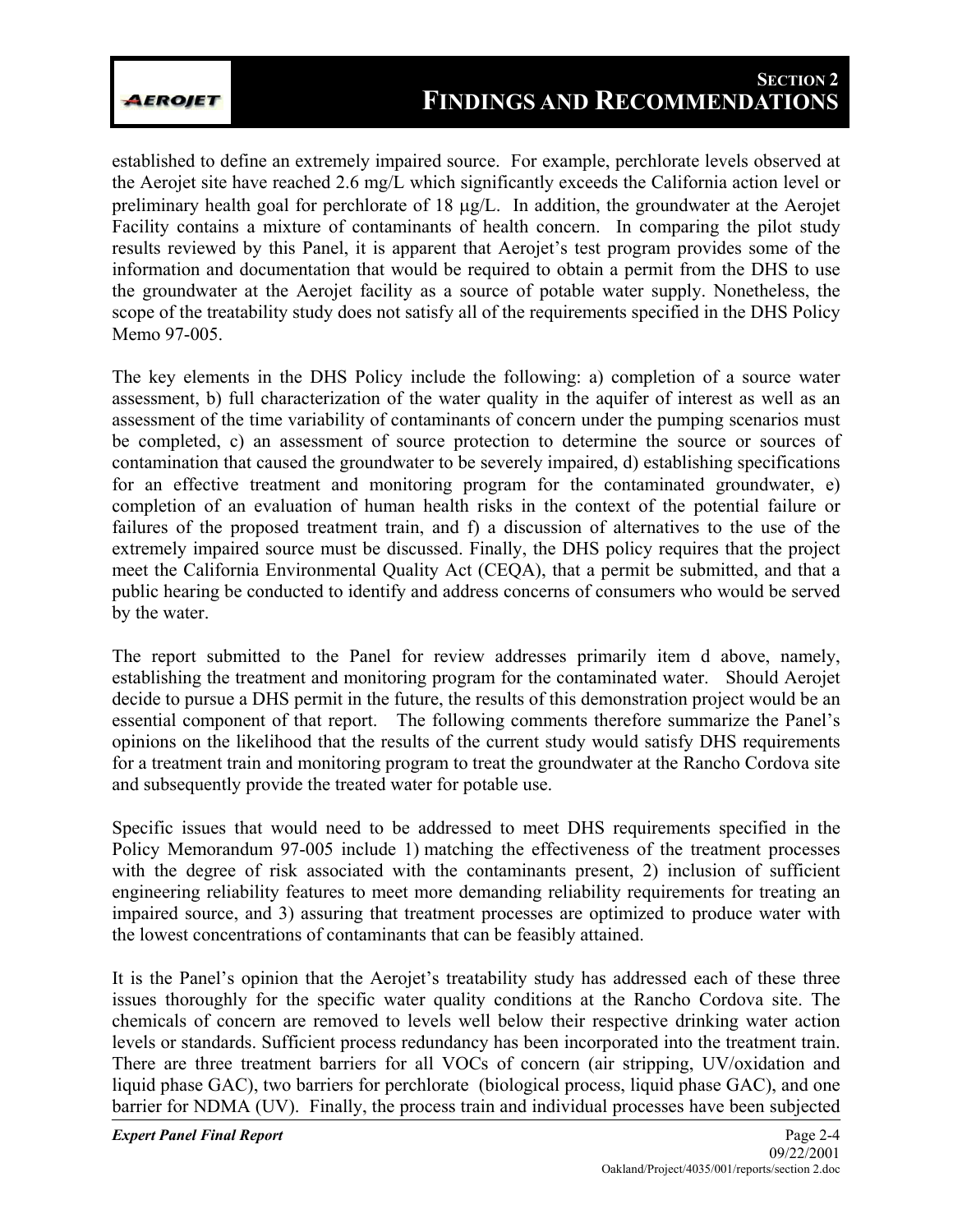to a number of optimization studies, which have shown that the treated water has the lowest concentrations of the chemicals of concern that can be feasibly and reasonably attained.

With respect to the issue of control and monitoring of the treatment processes, the Panel has raised a number of concerns regarding the reliability of the biological process to control perchlorate ion should the water quality conditions change. The pilot studies have clearly shown that the biological process can be operated in a highly reliable manner provided that the feed rate of the ethanol can be maintained at an optimum level to ensure effective perchlorate reduction without the formation of sulfides. Additional monitoring devices and strategies are apparently being developed by Aerojet consultants. Final permit application to the DHS would presumably include an extensive discussion of the process control strategies for the complete treatment train. The Panel believes that it is likely that such monitoring technologies and strategies would be sufficient to meet the DHS's requirements for this element of the permit application for treating waters of similar water quality.

#### **E. RECOMMENDATIONS ON DISSEMINATION OF STUDY FINDINGS**

The information gathered as part of this program could be of significant value to the drinking water industry as a whole. While no two water systems are identical, the unit processes could be adapted to fit a wide range of situations with a similar mix of contaminants. Therefore, the water industry in California and elsewhere could benefit by learning about Aerojet's experiences. There are various ways to achieve this objective. They include: offering articles for publication in the American Water Works Association Journal; participating in the Associations specialty conferences particularly on water quality; joining the Association's Research Foundation in it's technology transfer symposia and publications; offering articles for peer review and publications in other journals such as the Journal of Science and Technology of the International Water Association (IWA). Other potential journals include Journal of Environmental Engineering, and Water Research. The California Section of the AWWA and the Association of California Water Agencies have water quality committees and regularly sponsor programs on contaminant removal. The Panel believes that the lessons learned in this study could be of considerable benefit in addition to serving a regulatory function, and they should be made available to water professionals and other interested groups.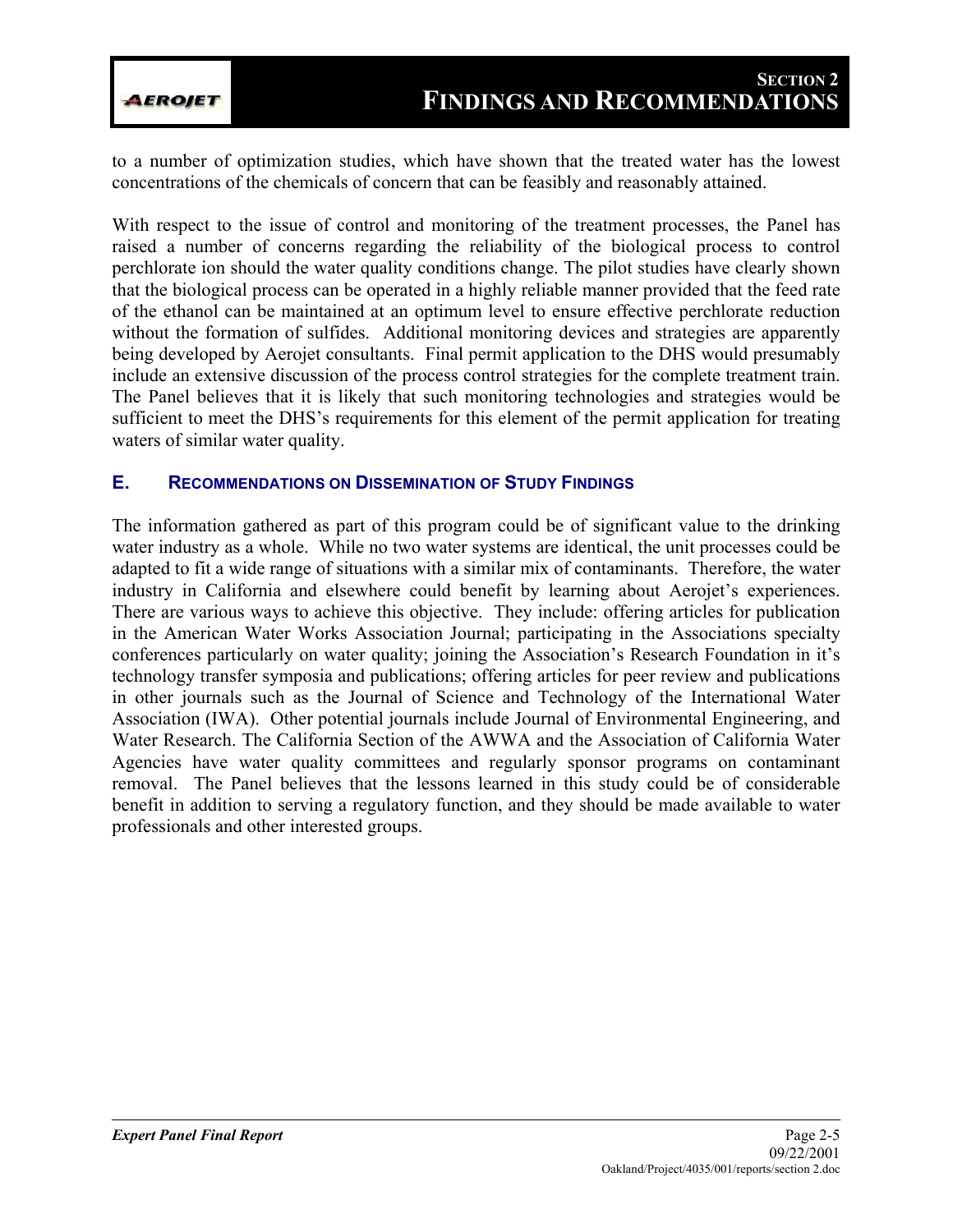#### **A. BIOLOGICAL PROCESS FOR PERCHLORATE REMOVAL**

The fluidized-bed granular activated carbon (GAC) fixed-film bioreactor that was evaluated at the Aerojet facility near Sacramento, California, is a unique process for removal of perchlorate. This 22 foot tall, 14 feet diameter reactor is the only process in the treatment train studied that is capable of perchlorate removal, and thus must be operated reliably for the system to perform as required in the treatment of perchlorate-contaminated water. The bioreactor also removes oxygen and nitrate, chemicals that must be removed first before perchlorate removal can be accomplished. These three chemicals serve as electron acceptors in bacterial energy metabolism and require that an electron donor be added to serve as the food source for bacterial growth and maintenance. Ethanol was added at the Aerojet facility for this purpose. Sufficient ethanol must be added to effect removal of all three electron acceptors to obtain good perchlorate removal, but care must be taken not to overdose ethanol. This will result in sulfide formation and excess total organic carbon will be present in the effluent, adversely affecting downstream treatment processes and effluent quality. Thus, a critical operational need is to insure that ethanol additions are neither too little nor too great.

#### **1. Effectiveness**

The bioreactor began operation in October 1, 1999 after seeding with about 6,000 pounds of biomass-coated GAC from another site bioreactor. In order to maintain adequate fluidization of the GAC with 33 percent bed expansion to a total height of 12 feet, a flowrate through the reactor of 1,800 gpm was needed, resulting in an empty-bed detention time for the whole reactor of 14 min. As the biofilm developed, bed expansion increased up to 67 percent or 15 feet. Biofilm removal was used to maintain bed height at this level. The reactor flowrate of 1,800 gpm consisted of forward flow of untreated groundwater and recycle flow from the reactor effluent. Following startup, the forward flow was increased from about 240 gpm initially to about 1,400 gpm during the most recent reporting period from September 13, 2001, through December 13, 2001.

The groundwater treated had a dissolved oxygen concentration of about 5.5 mg/l, a nitrate-nitrogen concentration of about 1.4 mg/l, and a perchlorate concentration of about 2.6 mg/l. By the end of October 1999, perchlorate was being removed by the reactor to below an action level of 18 µg/l, at which time the forward flow rate was 500 gpm. Effluent perchlorate levels remained below the action level with the forward flowrate varying between 500 and 880 gpm, until April 19, 2000, when ethanol dosage was reduced in order to find an optimum level for operation. The reduction in ethanol feed resulted in an increase in effluent perchlorate up to several hundred µg/l, illustrating the negative effect of under feeding ethanol. Following return to previous ethanol levels, the perchlorate decreased again to well below the 18 µg/l action level, and generally below a detection limit of 4 µg/l, even with increase in forward flow up to 1,440 gpm. Thus, the bioreactor has been demonstrated to be capable of satisfactory perchlorate removal, providing ethanol dosage is closely controlled.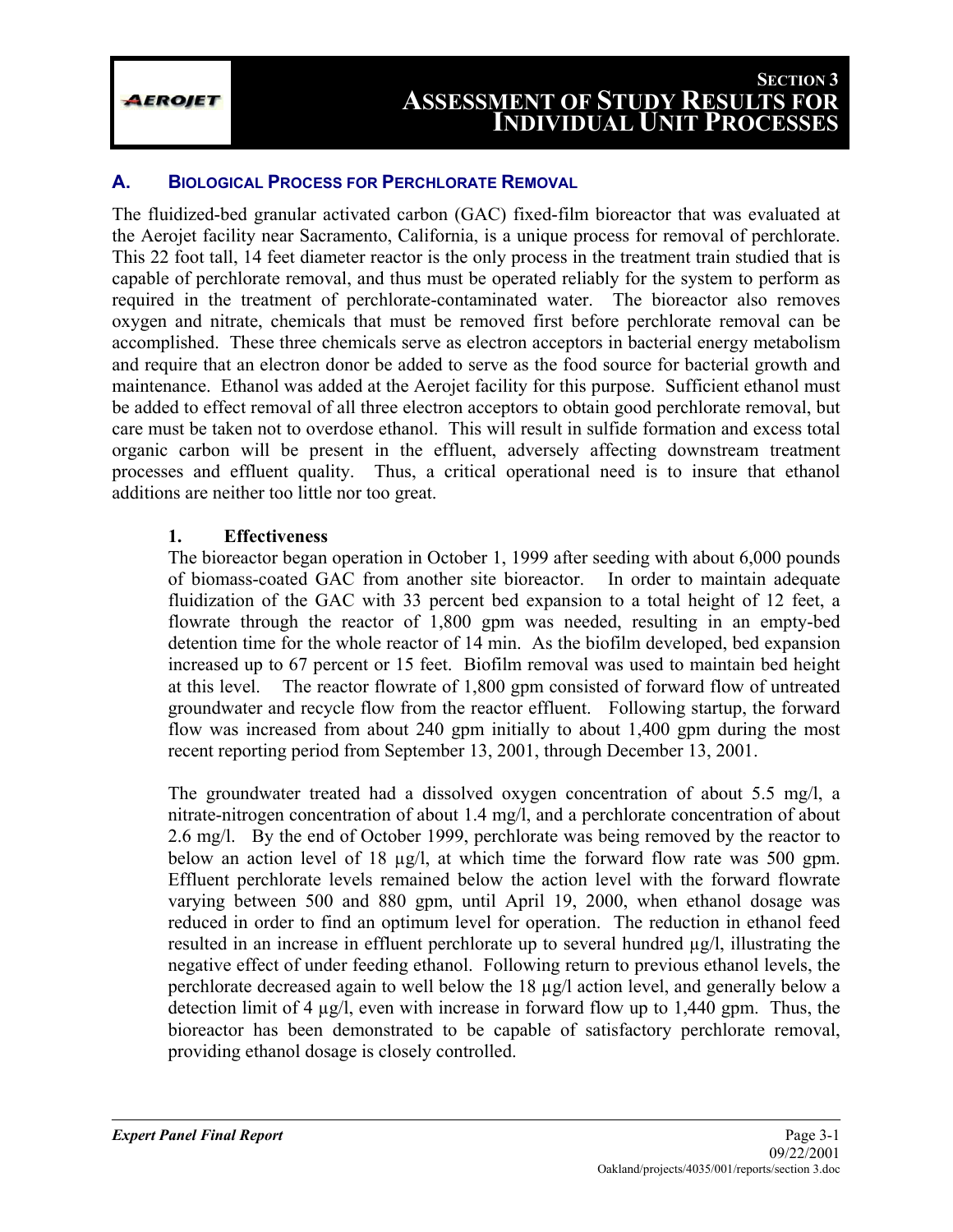## **2. Process Reliability**

The large-scale Aerojet bioreactor operated reliably for over one and one-half years with flow rates from about 0.5 to 2.0 mgd. This suggests that biological processes can operate reliably when treating water of relatively constant composition and containing no materials that are toxic to the microorganisms involved.

Because of the importance of correct ethanol dosage to effect satisfactory perchlorate removal, and the danger of over dosing, maintaining the correct ethanol feed is essential. This was aided at the Sacramento site as the concentrations of the chemicals of concern in the groundwater mix entering the reactor were of constant composition over time. Without this, maintaining the correct ethanol feed would be very difficult. The correct ethanol feed is a function of the concentration of the three electron acceptors - dissolved oxygen, nitrate nitrogen, and perchlorate. If these three parameters cannot be maintained constant over time, then the concentrations would need to be continuously monitored in a reliable manner, and the ethanol feed would need to be adjusted continuously as well. Unless reliable analytical instrumentation were available for this purpose, a controlled composition feed source as used at Sacramento would be mandatory for successful operation.

In order to arrive at a satisfactory design of a bioreactor to treat a groundwater with different chemical characteristics than that at Sacramento, a numerical model of the bioreactor process is desirable. This should include, to the extent possible, known physical, chemical, and biological factors affecting biofilm kinetics and reactor operation. Such a model was developed for this purpose by the Aerojet contractors and appears to perform satisfactorily for predicting the change in electron acceptor concentrations throughout the reactor and required ethanol dosage as documented in the April report. The model also correctly indicated the impact on effluent perchlorate concentrations of under dosing the system with ethanol. It thus appears to be a useful design tool for evaluating process effectiveness for waters of different water quality, and perhaps of bioreactors with different GAC composition and reactors with other height to diameter ratios. Empirical data were not readily available for several of the biological parameters of importance, and so values were estimated from theoretical equations or best-fit parameter estimation. While this is satisfactory for preliminary design calculations, the uncertainties in these estimates need to be considered before final design and construction of a new facility. Because of the limited experience with this process, and the limited operational experience available at other locations, extra safety may need to be built into a new system, and pilot-scale studies on untested groundwaters would be desirable.

As indicated above, control of ethanol dosage is a critical operational parameter. For high reliability in process operation, monitoring of influent and effluent chemical constituents is needed. The relative importance of various possible analytical monitoring approaches to control operation is dependent upon the constancy of the water quality of the groundwater to be treated and the disposition of the treatment water. If treated water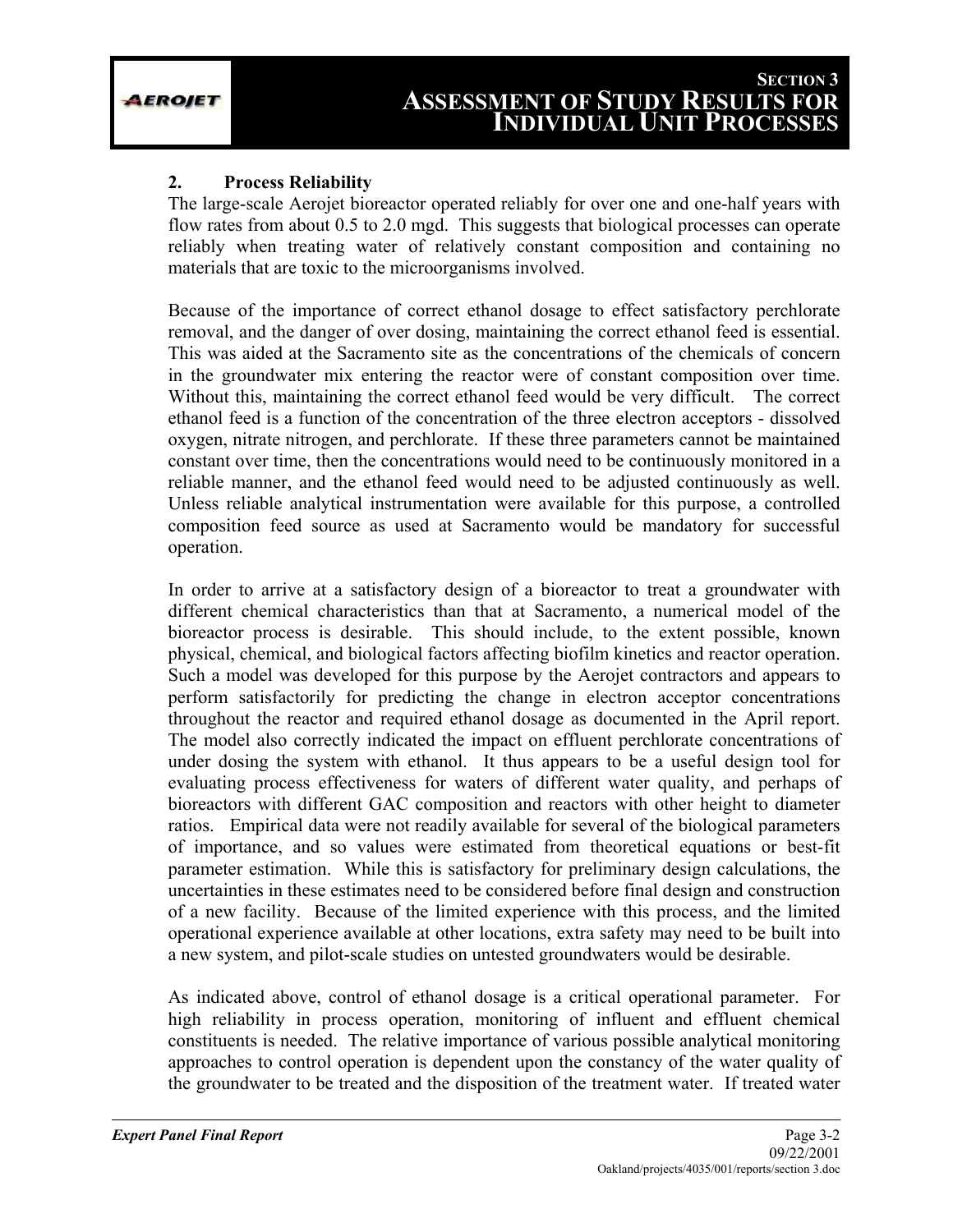storage were included in a design, then absolute system reliability would not be as crucial as when treated water is to be directly added into a public drinking water supply system.

Various possible control approaches were evaluated for the Sacramento bioreactor. These included effluent sulfide and dissolved oxygen concentrations and ORP, and bed height. None of these proved to be suitable by themselves. In order to insure system reliability a better monitoring system will be required, especially if a reactor is to receive water of varying quality or if treated water is to be used directly for potable reuse. Possible analytical procedures for consideration are on-line influent and effluent nitrate and TOC analyses, along with DO and bed height monitoring. TOC measurements would help indicate possible over dosing of ethanol, and nitrate measurements would help indicate whether under dosing is occurring. Three options should be considered to overcome concerns regarding optimal control of the ethanol dose. First, the system could be operated in a manner that minimizes changes in flow rates or chemical composition, as was accomplished in this study. Second, if variability in flow and composition cannot be assured, then water could be stored to allow analysis before placing the water in the distribution system. Finally, further tests could be conducted to develop a reliable ethanol control system that would allow feed-forward control of the ethanol dose based on measured changes in composition and flow. The reason for the choice of a given option should be a component of any proposal to the DHS regarding the use of the treatment train for producing potable water from the Rancho Cordova groundwater.

## **3. Process Stability**

The Aerojet bioreactor operation was stable over the one and one-half years of operation. As long as ethanol dose was maintained correctly, undesirable excursions of nitrate and perchlorate did not occur. Reactor performance returned to normal quickly following shut down periods of a few days resulting from power failures. The system responded rapidly to increases in forward flow rate and resulting increased loadings up to the limit of the flow rates tested of 1,400 gpm. However, when ethanol dosage decreased below an optimum level, effluent perchlorate concentrations immediately increased, indicating the need for reliable ethanol dosing and monitoring controls that sound alarms when this is not occurring. Effluent perchlorate concentrations dropped rapidly to desired levels once ethanol feed was returned to the proper level. Indications from the Aerojet study indicated that the biological process can operate with good stability.

## **4. Scale up Concerns**

The Aerojet bioreactor used in this study was essentially a full-scale unit treating up to two million gallons per day reliably and with good stability. For larger flow rates it would be desirable to have multiple treatment systems to provide for shut down and maintenance of units without complete stoppage of a system. Multiple units would also be beneficial for transfer of biomass seed in case of failure of a single unit. A small increase in size probably could be achieved with little concern about scale up problems as well, providing proper flow distribution could be achieved and system height remained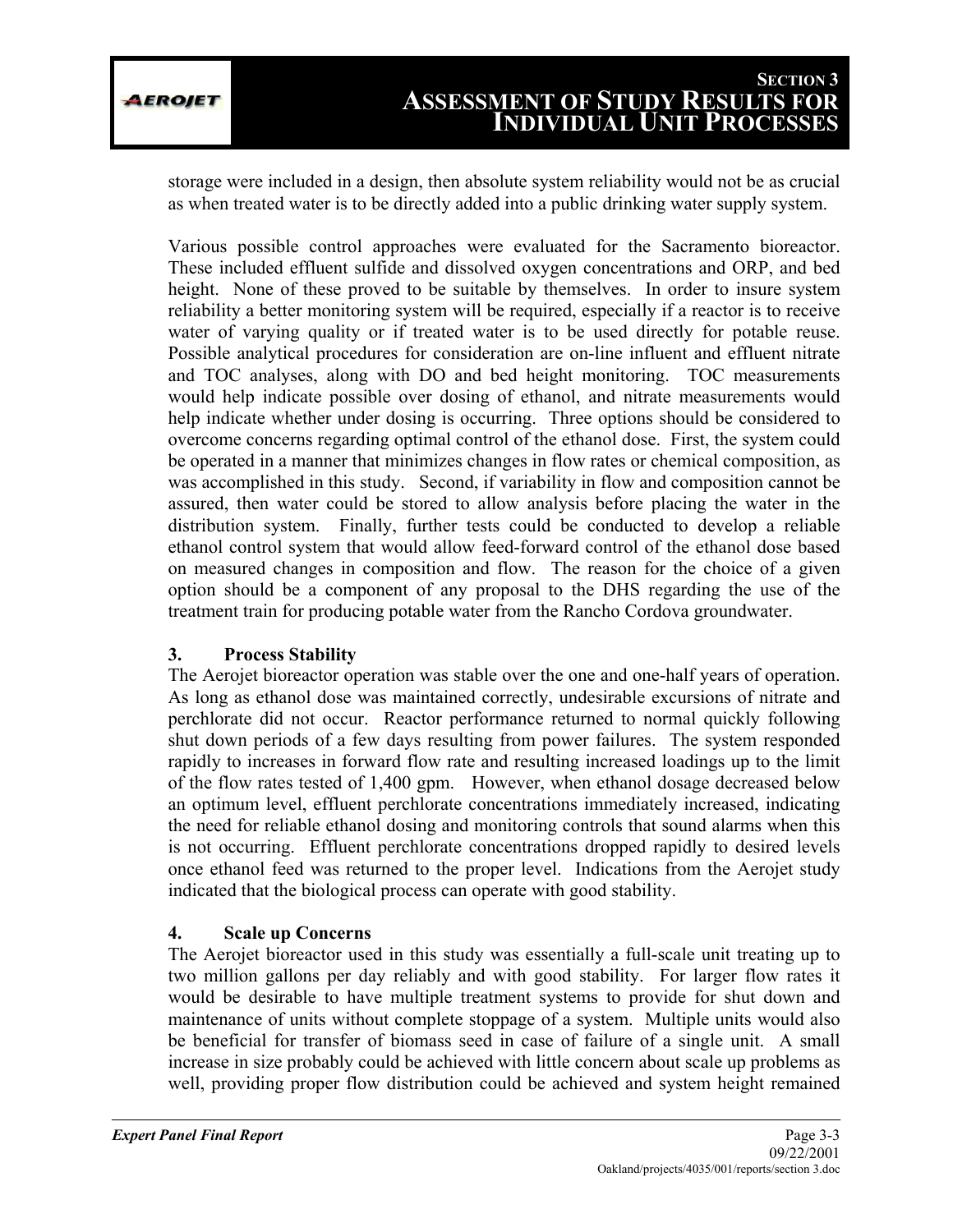the same. Change in system height could have an impact on flow rates required for fluidization, detention time, and recycle rate, all of which would need proper evaluation on effectiveness and performance. Use of a different biocarrier (GAC) than used in the pilot study could also have major impacts on design and thus would require careful evaluation. A knowledge of fluidization requirements and use of a biofilm model such as developed for this study would be important if significant changes in design criteria were used for a new bioreactor as would differences in the quality of water to be treated.

Microorganisms that develop in one location on one particular water supply will likely be different than those that develop at another location with a water supply of different character. For this reason, the reaction kinetics may be different for a reactor that is built at a new location. Since there is so little history of operation of fluidized bed reactors for treatment of perchlorate, there is no guarantee that operation elsewhere will result in the same level of performance as in the Aerojet pilot study. Preliminary to design of a treatment system elsewhere, a good sensitivity analysis on the kinetic parameters in the reactor biofilm model should be undertaken to help guide towards a conservative design that is likely to perform reliably and as intended. A pilot scale study would then be desirable to confirm that performance at the new location will be adequate. A pilot reactor would also be useful to provide a seed culture for a possible full-scale reactor built subsequently.

An additional problem not solved well in the pilot study was cleaning of biomass from the activated carbon as growth becomes excessive. The periodic cleaning with the system available created problems of excess biological solids to the subsequent filter beds which impacted effluent quality. More continuous removal of excess biomass would be desirable to avoid such perturbations on downstream processes. The Aerojet report on system operation suggests various possible approaches to handle this problem. These and perhaps other approaches need evaluation for future design.

## **5. Other Factors**

Biological processes result in the production of soluble microbial organic products that will become part of the treated water. The concentration of these materials is a function of the biomass production rate and indirectly, the concentration of electron donor (ethanol) applied to the water treated. While little is known of the exact composition of this material, it is produced by all biological degradation processes and so is present and part of the normal TOC found in essentially all surface and groundwaters. Since normal TOC has not been found to be of concern in the past, except for its formation potential of disinfection byproducts, there would appear to be no reason for concern here. This material is at least partially biodegradable, and likely to be removed in downstream processes such as the filter and a liquid phase granular activated carbon system.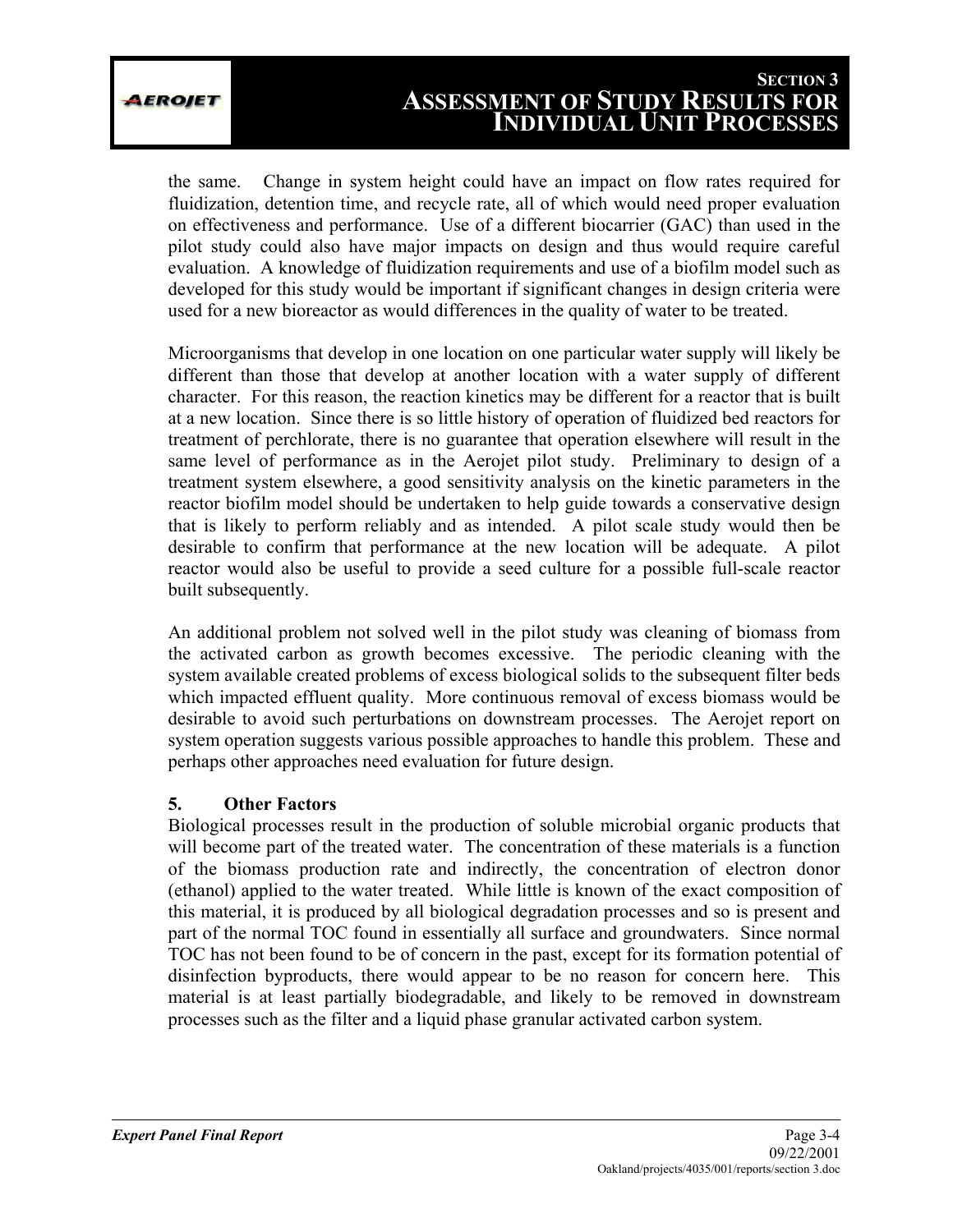EROJET

The bacteria that effect reduction of nitrate and perchlorate in the treatment system tend to be the normal soil bacteria that are involved in the natural nitrogen cycle, and thus common in all agricultural soils. The bioreactor effluent will contain many of these organisms as reflected by heterotrophic plate counts, but then they are also removed by each of the subsequent treatment processes of filtration,  $UV/H<sub>2</sub>O<sub>2</sub>$  oxidation, activated carbon adsorption, and disinfection.

Bacteria require nutrients in addition to substrate for growth. Included are the macro nutrients, nitrogen and phosphorus, but there are several trace nutrients such as sulfur and iron that are also required. Nitrogen and phosphorus requirements can readily be determined from bacterial growth analysis as carried out for the Aerojet bioreactor. Most natural waters contain sufficient trace elements and so it is generally assumed that the needed ones will be present. However, this is not always the case. Poor performance of a bioreactor at some other site could reflect a deficiency in a needed trace element. A small-scale study to insure this is not the case may be beneficial. Generally, trace element addition would not be costly if required since amounts needed are quite small.

## **B. GRANULAR MEDIA FILTRATION**

The multimedia filter is located between the bioreactor and the UV/OX system. The filter vessel is an 8-foot wide by 9 foot long steel tank and the filter bed includes layers of anthracite, silica sand, and garnet sand, with a total media depth of 2.6 feet. It operates in a constant-rate mode, at a rate of 350 gpm and with a liquid loading rate of approximately 4.9 gpm/ft<sup>2</sup>. Its primary function is to remove suspended solids consisting of waste biomass and GAC fines present in the effluent from the bioreactor but it serves other important functions as well. For example, removal of the suspended solids will maximize the efficiency of the UV/OX system since suspended solids interfere with its performance. The multimedia filter also provides a substrate for the biological degradation of residual ethanol and metabolic breakdown products not fully removed in the bioreactor. Ethanol or ethanol breakdown products would increase the required dosage of hydrogen peroxide in the UV/OX system. In addition removal of suspended solids will prevent clogging of the Liquid Phase Granular Activated Carbon (LPGAC) system and will minimize the chlorine dosage required for disinfection.

## **1. Effectiveness**

It is useful to examine two sets of parameters when evaluating the effectiveness of the multimedia filter. One set of parameters includes the surface loading rate, polymer dosage, filter cycle ratio, and filter backwashing procedures. These parameters can be modified to affect the performance of the filter. The second set of parameters are head loss through the filter, influent and effluent concentrations of turbidity, total and dissolved organic carbon, particle counts, ethanol (and breakdown products), suspended solids, virus and bacteria removal, and DO concentration. If, for example, the surface loading rate were increased we would expect to see lower removals of turbidity,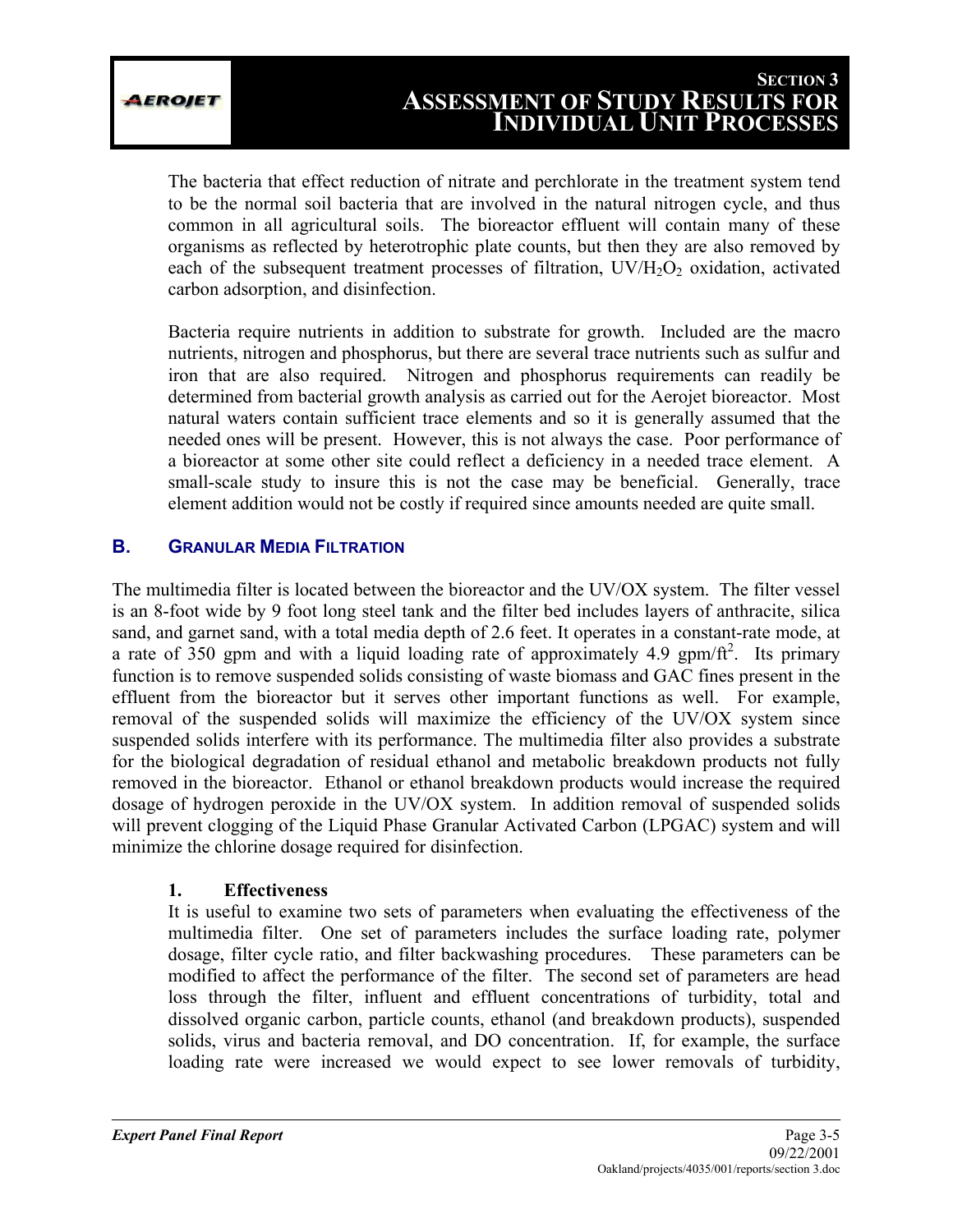dissolved organic carbon, particles, etc, in the effluent stream, shorter run times to head loss or removal efficiency limits or both.

Turbidimeters and particle counting instruments are located on both influent and effluent lines providing real time quantification and characterization of the removal of solids through the filter.. The filtration system also includes the capability to add polymer upstream of the filter as a filter aid. Based on the data presented in the Aerojet report the multimedia filter has been reliable and able to meet all expected effluent targets and to produce water that would meet typical potable treatment plant requirements. (The turbidity effluent levels have been low (below 0.3 NTU) and very consistent except for periods when the bioreactor's educator operation resulted in high influent turbidity spikes. Despite these excursions the filter has consistently produced low turbidity water. It is expected that the Liquid Phase Granular Activated Carbon (LPGAC) unit located downstream of the multimedia filter will also dampen variations in turbidity, and that low turbidity waters (i.e.,  $\leq 0.3$  NTU in 95 % of the samples taken) will be produced consistently. Early in December of 2000, for a period of 3-4 days the turbidity from the bioreactor spiked but returned to normal levels. Polymer was added but the filter runs were dramatically reduced due to increase rate of headloss. Therefore the polymer addition was stopped because the turbidity criterion was being met without its addition.

The multimedia filtration backwash system includes a backwash pump, backwash storage tanks, and air scour. This system operates at a water flow rate of 20 gpm/ $\text{ft}^2$  and an airflow rate of 3 standard cubic feet per minute per square foot ( $\text{scfm/ft}^2$ ). Backwash is initiated based on head loss through the filter bed, effluent turbidity, or elapsed time. When backwash is activated the valve on the multimedia filter influent pipe is closed and solids trapped in the filter media are transported by the backwash water into the reclamation system. Nonchlorinated water from the pilot scale system is used as backwash water which allows the microbial population in the filter bed to remain viable. Spent backwash water is routed to the reclamation system for processing and a filter-towaste cycle is implemented immediately following each backwash cycle. After start-up for a short period of time filter effluent is routed to the reclamation system. The backwash cycle was originally set at 6 minutes following the air scour cycle. This was shortened to 5 minutes which allowed some of the biological particles to remain in the bed, which in turn minimized the post-turbidity spike. Filter run times varied between 7 and 12 hours.

As mentioned previously one of the objectives of the multimedia filter was to encourage biological removal of ethanol or other biodegradable organic compounds in the filter. To facilitate this process oxygen is added to the bioreactor effluent upstream of the filter in a post-aeration tank using fine bubble diffusers which increases the DO concentration from 0 mg/1 to approximately 5 mg/l. Addition of oxygen creates aerobic conditions in the filter bed to facilitate growth of the biomass resulting in the consumption of ethanol and its breakdown products that may be present in the bioreactor effluent. It was found that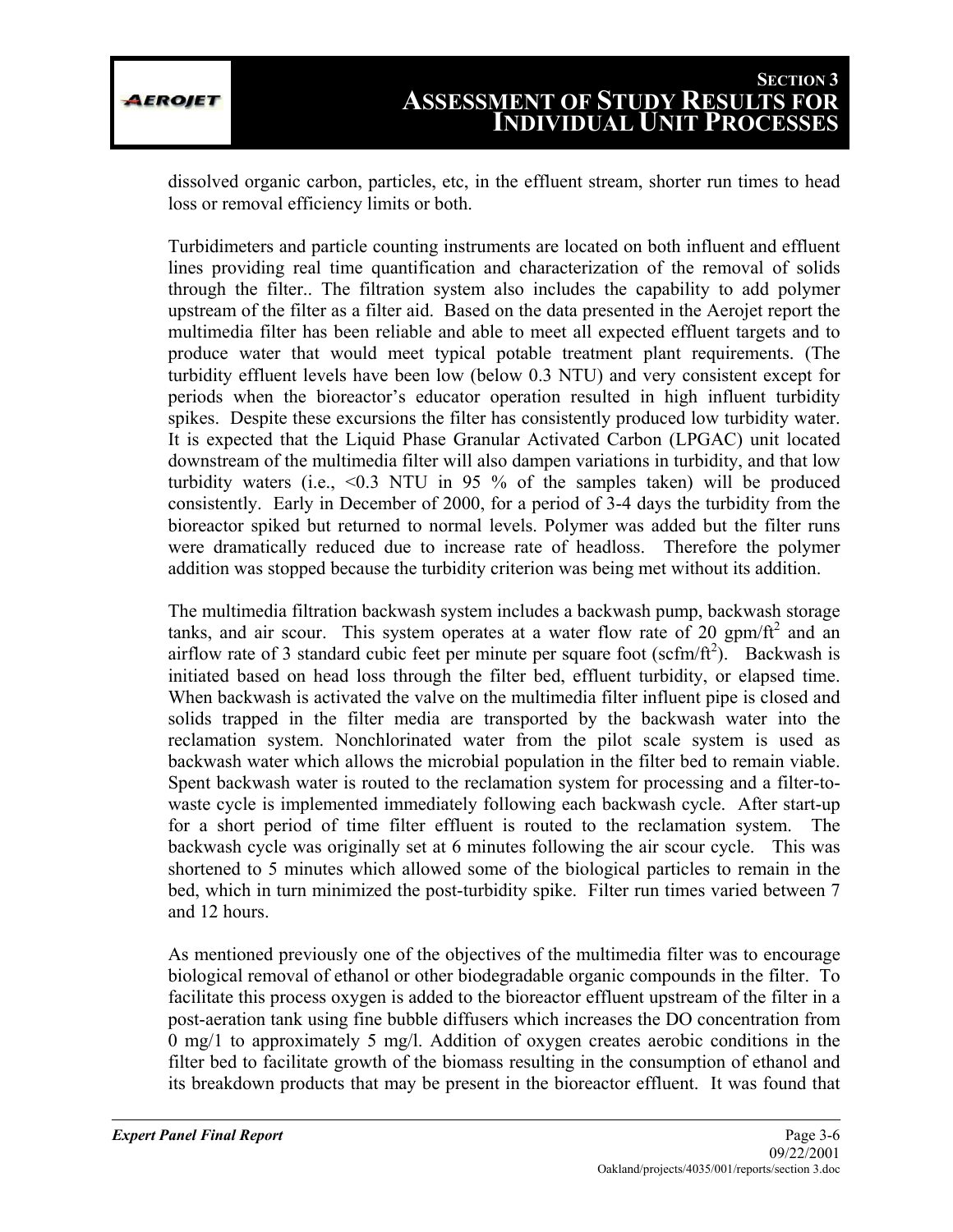ethanol and its breakdown products were below the detectable limits in both the influent and effluent (186 µg/l). Most of the DOC samples were below the detection limit of 500 µg/l and TOC results showed a reduction of 100 µg/l. DO was reduced through the filter by approximately 0.87 mg/l. Both the DO and the TOC results indicate that there is biological activity taking place in the filter.

There were some problems with particle removal especially in the 2-5 micron particle size range which coincides with the effective size of *Cryptosporidium*. This should not be a problem since the Aerojet system is proposed for treating ground waters, not under the influence of surface water. If the treatment system were used to treat impaired surface waters then particle removal might become an issue. As can be seen in Figures 44 and 45 there was a period when particle removal was about 50% in the 2-5 micron range although after a period of operation particle removal improved and remained stable through the rest of the testing period. However, there seemed to be no problems at all with microbial penetration of the system.

## **2. Reliability**

As mentioned previously turbidimeters and particle counting instruments are located on both influent and effluent lines of the multimedia filter providing real time quantification and characterization of suspended solids. This would seem to provide the minimum data set that should be used to monitor the performance of the filter. In addition head loss through the filter is monitored which should provide another measure of performance.

Of concern are periodic spikes from the biological filters and whether they are reflected in the filter effluent. It would be reasonable to question how fast the operators can react to these spikes and how effective they can be in mitigating their impact. An important issue in terms of the full-scale system will be the need for redundancy. This is not addressed in the Aerojet report but will probably be raised by the California Department of Health Services.

## **3. Scale up Concerns**

There are several issues to be considered if the system is scaled-up. In a full-scale application filters operated in parallel might be required in order to provide redundancy and to insure consistency of performance. If the system were considered for application to an impaired surface waters it might be productive to study the possibility of optimizing the use of coagulants which in turn should increase the removal of particles in the 2-5 micron range. At full scale the investigators have estimated that a maximum head loss of 120 inches of water would most likely result in filter run times of between 16 and 17 hours.

One issue of concern is the scale of the pilot test. A flow of 300 gpm translates into approximately 0.5 million gallons per day which is the size of many small systems. Because of the scale of operation, it is difficult to examine operating conditions other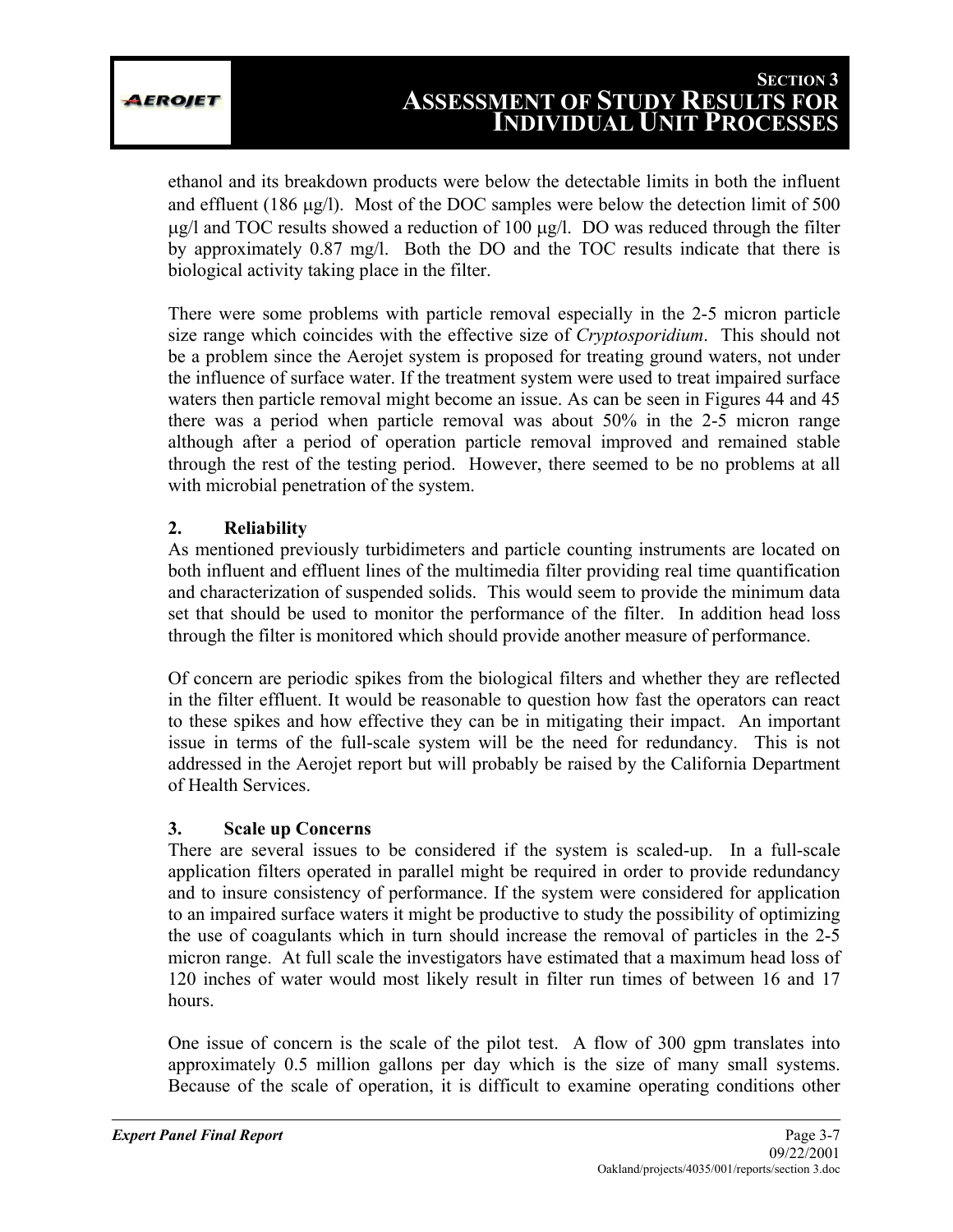then those for which the system was tested. This has both advantages and disadvantages. It is close to the scale at which the actual system may operate but the size of the system eliminates the opportunity to study its behavior under different conditions. Pilot testing is usually considered to be more then an attempt to see how the system operates under nearly full-scale conditions. For example, pilot testing might entail a detailed examination of the use of coagulants or coagulant aids, the effect of varying filter loading rates, filter cycle ratio and back washing strategies. However to conduct this type of program might require the development of small bench scale units. There is no indication that any of the operating conditions were systematically modified to stress the filter to the point of failure and then readjusted to identify the strategies that would bring the system back into a stable operating condition. This might be considered to be a study weakness. However, filtration should scale fairly easily and the system certainly seems to work very well under the current set of testing conditions. Because granular media filters are standard technology in the water industry, no scale up issues are likely if such a filter were included in a full-scale system used to produce water of potable quality.

## **C. AIR STRIPPING SYSTEM FOR VOC REMOVAL**

An air stripping system was recently installed (October 2000) by Aerojet General Corporation at the Rancho Cordova Facility for the treatability study to remove volatile organic chemicals (VOCs) prior to the UV/hydrogen peroxide advanced oxidation process. It was observed prior to that date, that the UV/oxidation system was not effectively removing chloroform and TCE to acceptable levels. Furthermore, the energy and chemical requirements in the UV/oxidation system were higher due to the presence of TCE. As a consequence, it was determined that an air stripping process would be a cost-effective way of reducing VOCs prior to the UV/oxidation system, whose primary treatment objective was removal of 1,4-dioxane and NDMA. The following is a brief summary of the air stripping system with a focus on various factors that must be evaluated to determine the adequacy of the treatment train to provide potable water from a severely impaired source.

## **1. Effectiveness**

The air stripping system was tested between October 2000 and December 2000 with samples taken approximately every two weeks to determine the effectiveness and reliability of the air stripping process. Of the nine samples collected, VOCs of concerns, primarily chloroform and TCE were removed at an efficiency rate above 99%. For example, TCE removal average 99.88% treating a TCE influent level ranging from 900 and  $1,100 \mu g/L$ . The average effluent concentration was 1.34  $\mu g/L$  with a range from  $0.85$  to  $2.9 \text{ µg/L}$  in the effluent from the air stripping. Subsequent treatment processes including the UV/oxidation process and the liquid phase GAC removed these VOCs below detection limits (detection limits for VOCs are generally approximately 0.5 µg/L or less depending on the chemical). Thus the air stripping system was very effective at decreasing both TCE and chloroform. All other VOCs that were present at relatively low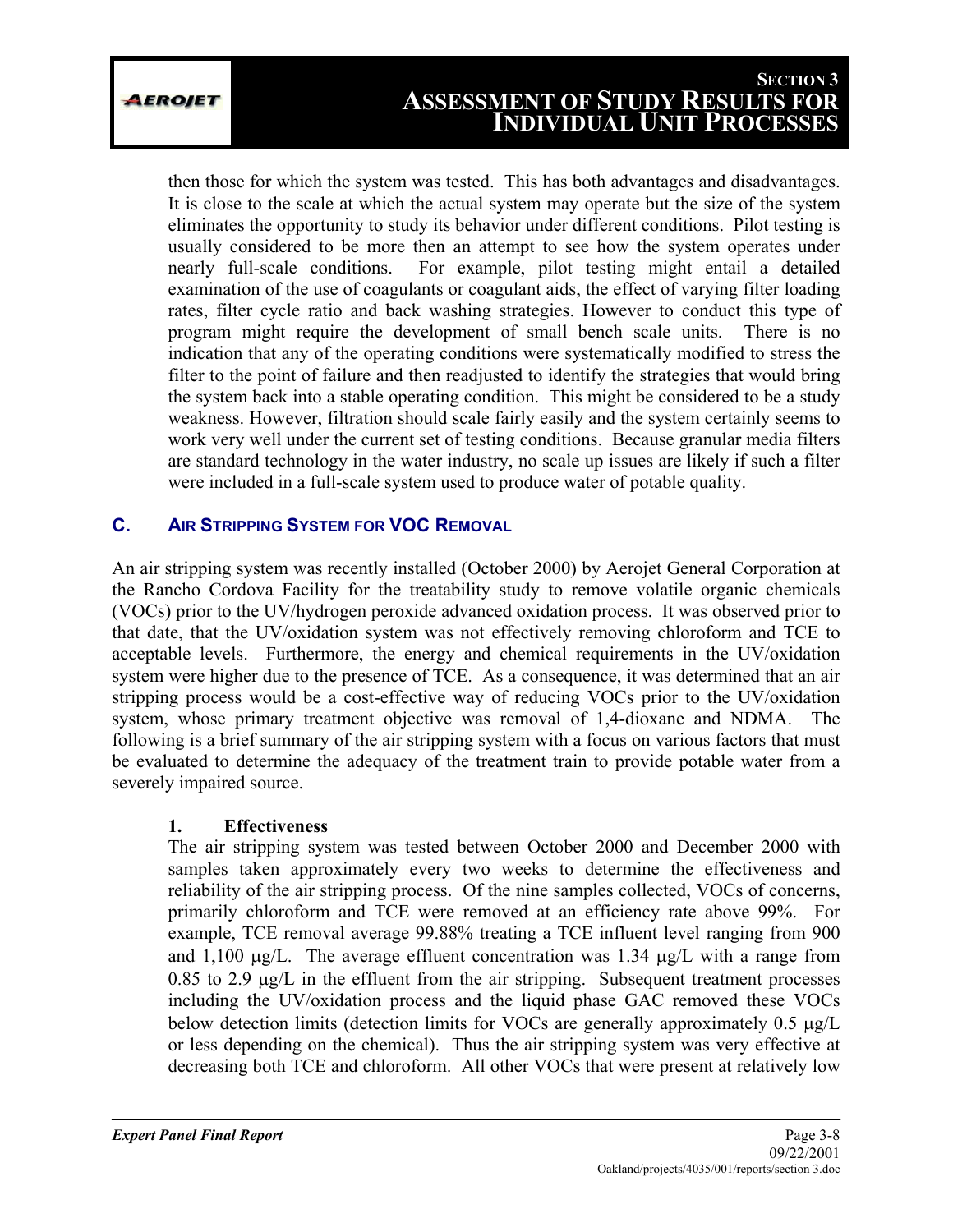concentration (e.g., cis-1,2-dichlorethene at levels of approximately 15 to 25  $\mu$ g/L) were also effectively removed.

## **2. Reliability**

As noted, the nine samples collected during the test period clearly show that the air stripping process is highly reliable. VOC removal efficiencies were consistently above 99%. The exact definition of reliability in the context of the proposed treatment system has not been quantitatively determined. However, in this case, data are available to specify the level of reliability that could be achieved for any given air stripper design. Models of the air stripping process are readily available and reliability criteria, once established, can be used to guide the design of any air stripping process used in the final treatment design. A set of only nine samples is too small of a sample set to confirm a specific reliability for the air stripper used in the treatability study. However, as discussed below, the observations in the tray tower air stripping system are not applicable to a packed tower aeration system and consequently the issue of reliability for a full-scale system could not be determined quantitatively in this treatability study.

## **3. Process Stability**

Process stability defines the ability of a process to maintain its target effectiveness as certain independent variables change in value. Independent variables of importance for an air stripping system would include the influent concentration of the VOCs of concern, the water temperature, and flow rates. With respect to influent concentrations, the air stripping system is easily removing more than 99% of the VOCs of concern. Should the TCE concentration increase to 2,000  $\mu$ g/L, TCE levels would still be below 5  $\mu$ g/L which is the current MCL for TCE. Subsequent treatment processes as noted would further reduce TCE to below the MCL and possibly below detection limits.

The proposed treatment system is expected to treat a groundwater where temperature generally remains constant throughout the year. However, when the temperature decreases, the stripping of any VOC would become more difficult. This can be easily handled through appropriate design safety factors in the final system design. With respect to flow rates, the ultimate design of the air stripping system should include sufficient flexibility to control alternative flow rates with respect to both air and water.

## **4. Scale up Concerns**

It is presumed that the pilot investigations being conducted at Rancho Cordova will serve as the basis for a full-scale design that could potentially be either installed at Rancho Cordova or could be installed at the San Gabriel Valley Baldwin Park Operable Unit. In either case, it is anticipated that the flow rate in the treatment system could be many hundreds if not thousands of gallons per minute (gpm), compared to the 150 gpm tested in the pilot plant. As a consequence, a scale up issue with respect to the air stripping system is that a tray aeration system would not be suitable for very high volume flows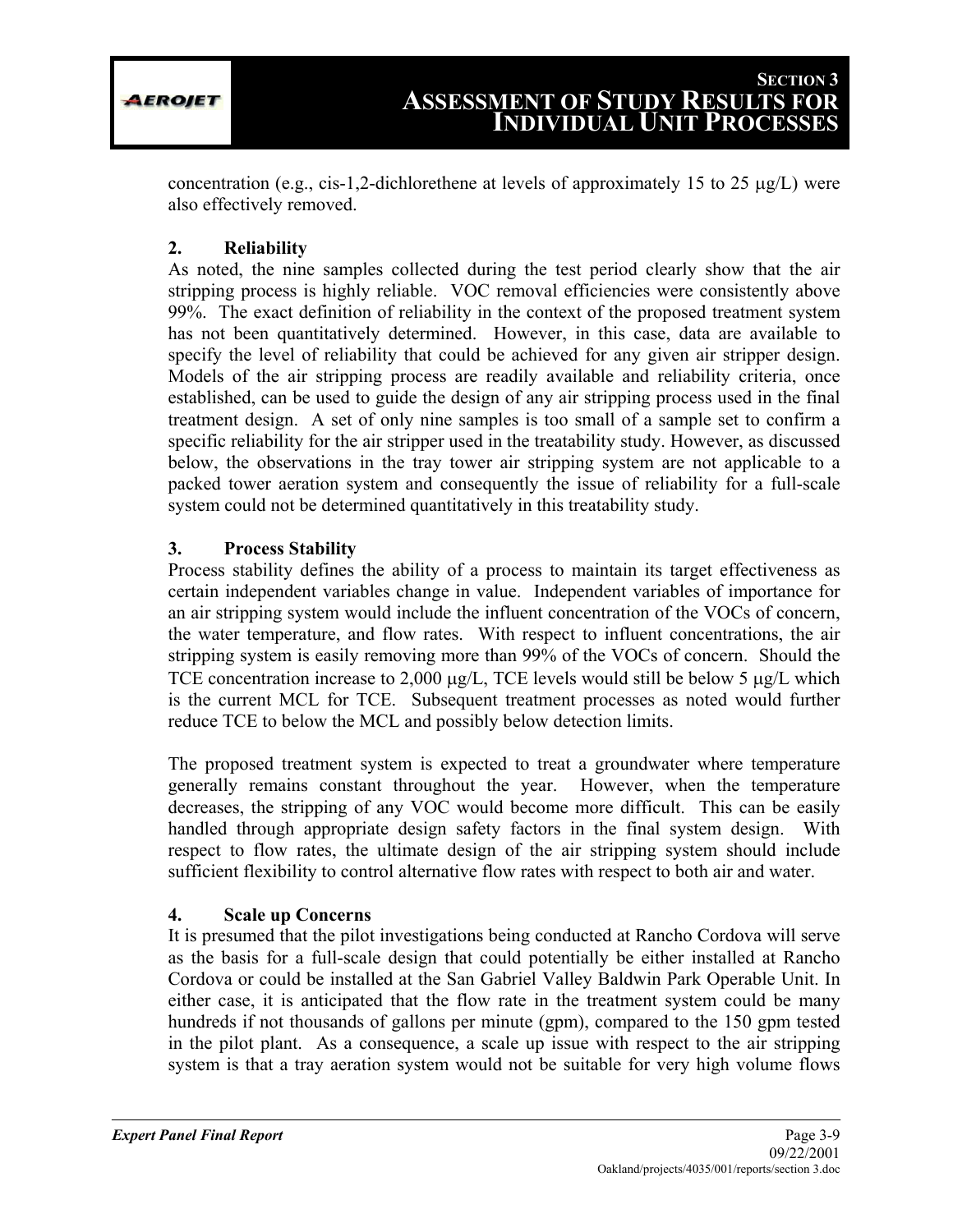due to process flow and cost limitations. Consequently, a packed tower aeration system would be required for the full-scale system.

The results of the current treatability study would not be directly applicable to a full-scale system. For example, the air to water ratio used in the tray aeration system at the Rancho Cordova Facility was 67.3 on a volume-to-volume basis. This translates into a stripping factor of 77. Typical packed tower design call for a stripping factor between 3 and 5 to provide minimum packing volumes with adequate removal efficiencies. Additional safety factors are usually applied to increase the height of the packing such that the treatment process provides the necessary reliability and process stability desired. Clearly, a stripping factor of 77 in a packed tower system would be excessively costly and not an optimum design. For a stripping factor of 5, the appropriate air to water ratio on a volume to volume basis would be approximately 22 at a water temperature of  $20^{\circ}$  C for removal of TCE. The use of a lower air to water ratio is clearly desired in a packed tower system, both because of the cost of the blower, cost of the pumping due to the increase in pressure drop and because of the need for off-gas treatment for the air stream from the air stripper. The TCE influent concentration currently is approximately 1 mg/L. Thus, the air stripping tower would be discharging roughly 8.3 pounds of TCE per day for every million gallons of water treated. In California, typically off-gas treatment is required if the quantity of VOCs emitted exceeds one pound per day.

Other scale up issues would include the potential need for equipment redundancies in the event of possible equipment outages and failures. Trade-offs between redundant equipment and plant water storage to meet demands would be a key factor in the overall design of the treatment system.

Finally, the packed tower aeration process is well established as a demonstrated technology. Analytical models are available to use as the basis for system design. Safety factors can be applied to tower design to provide the necessary level of system reliability. Typically, with packed towers, it is not appropriate to assume that removal efficiencies will consistently exceed 99%. Small non-ideal flows such as conduit flow along the walls of the tower could lead to short-circuiting and decrease overall removal efficiencies. Proper tower design can minimize these effects, however.

## **5. Other Factors**

As noted in the treatability study Report, additional factors need to be considered for an air stripper such as chemical feeds system to minimize chemical precipitation in the packing which may reduce removal efficiency. However, because air stripping in a packed tower is a well-established technology, no barriers are likely with respect to the effectiveness of the system to meet potable drinking water objectives. Numerous air strippers are currently in operation at water treatment systems throughout the country removing a variety of VOCs, with subsequent potable use of the treated water.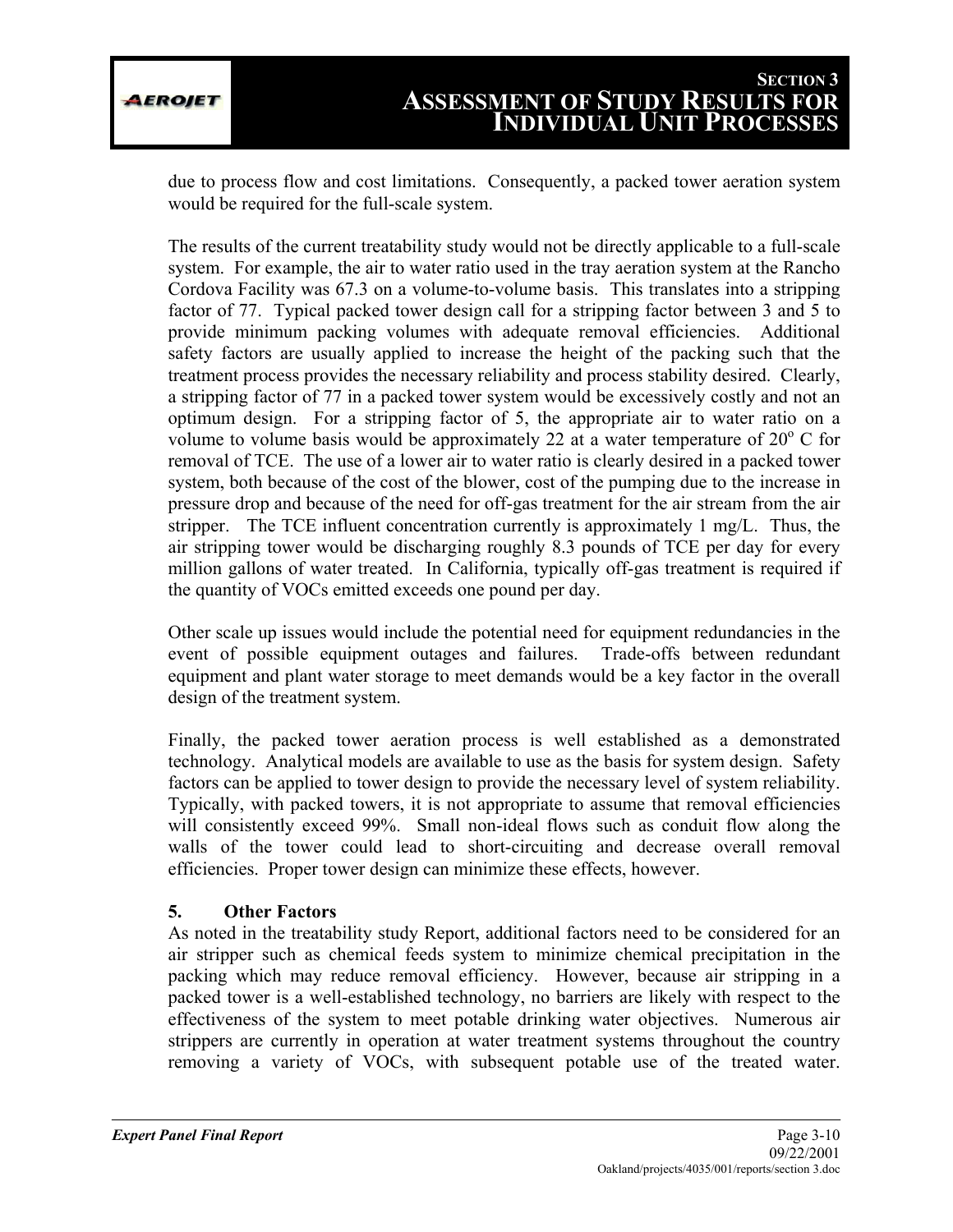EROJET

Nonetheless, the factors discussed in this review would need to be considered in the final design of a treatment train that included air stripping towers for VOC control.

## **D. UV/HYDROGEN PEROXIDE (UV/OX) FOR CONTROL OF NDMA AND 1,4-DIOXANE**

Advanced oxidation via a UV/OX system was also included in the process train tested at the Rancho Cordova facility. This technology was included as the primary treatment barrier for the contaminants, NDMA and 1,4-dioxane. Originally the technology was also intended to address the volatile organic compounds (VOCs) chloroform, TCE, cis-1,2-DCE and 1,1-DCE, but the concentrations of TCE and chloroform were so high at the Rancho Cordova site that air stripping was required for cost-effective treatment. Once the air stripping system was installed, it effectively removed the latter compounds as well.

Testing was conducted in a custom-designed 100 gpm pilot unit made by the Trojan Technologies. Low pressure ultraviolet light (LP UV) was used because it's effectiveness in NDMA removal is not influenced by nitrate interference as is the medium pressure ultraviolet light (MP UV) used in the original Rancho Cordova facility. The tests were conducted with two banks of 16 lamps each followed with an additional 8 lamp bank as well.

## **1. Effectiveness**

Early tests showed the UV/ $H_x$  process to be successful in meeting removal targets for NDMA and 1,4-dioxane, but falling short of its removal targets for TCE and chloroform. TCE removal was not sufficient because the influent was at very high levels (greater than 1 mg/L) and chloroform was too high because the process is not particularly effective in removing chloroform. Attempts to improve removal of TCE by increasing  $H_2O_2$  dose had adverse impacts on NDMA removal. The addition of an air stripper ahead of the UV/ OX unit solved this problem by eliminating both TCE and chloroform. With the air stripper in operation, the UV/ OX process was easily able to meet the NDMA and 1,4-dioxane removal targets of 20 ppt and 3 ppb, respectively.

## **2. Process Reliability**

Ideally the effluent levels of 1,4-dioxane and NDMA should be continuously monitored, but this is not practical with today's technology. On the other hand if measures could be taken to ensure that proper amounts of UV light and  $H_2O_2$  are being applied, adequate removals of 1,4-dioxane and NDMA would be assured.

If the  $H_2O_2$  feed should fail the result would be better removal of NDMA, but a substantial reduction in the removal of 1,4-dioxane. The  $H_2O_2$  feed must be reliable, so regular confirmation of  $H_2O_2$  levels by operational staff is needed, but continuous monitoring is desirable if suitable equipment for this can be found.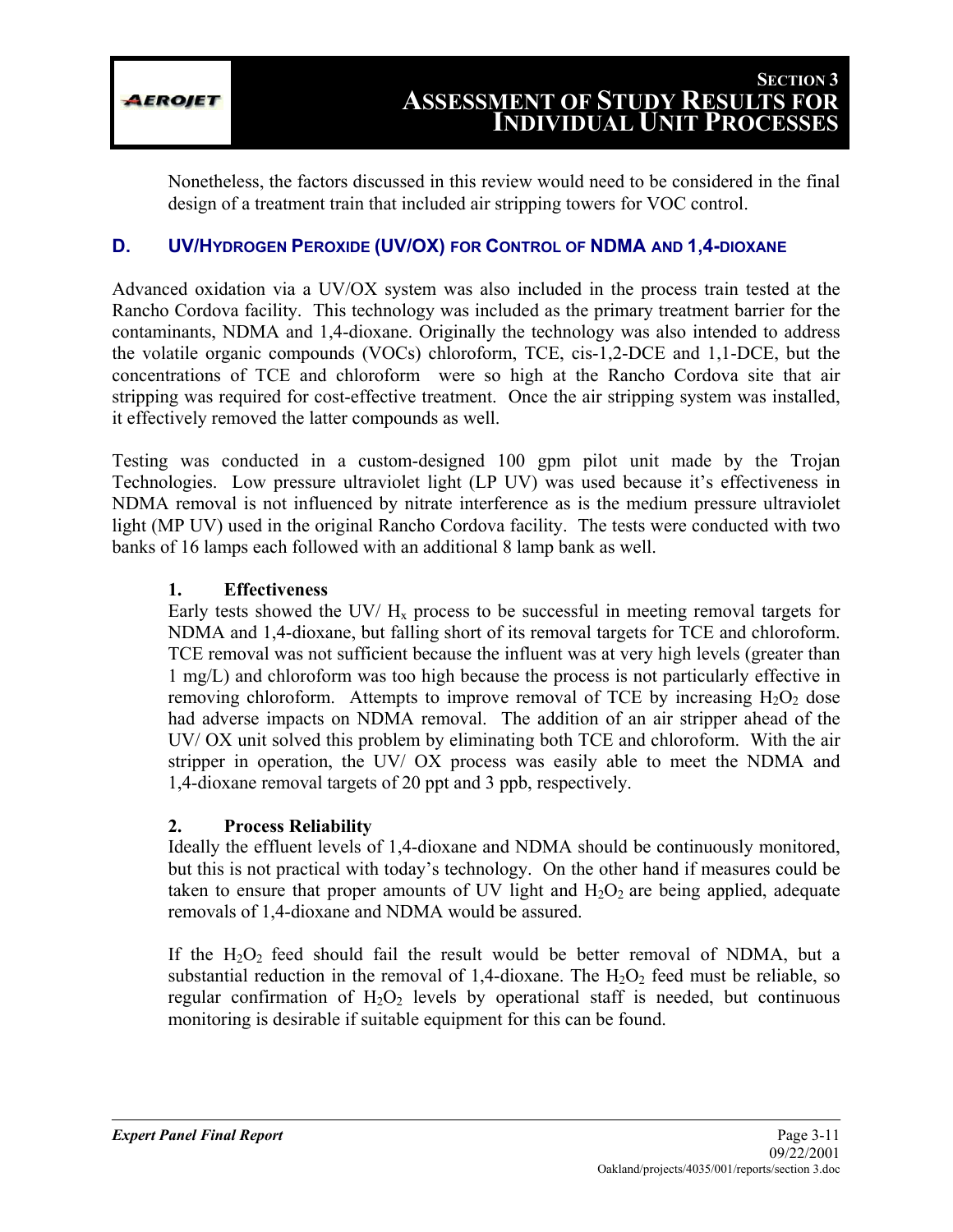The reliability of the system for providing the UV light deserves some further investigation. Testing with the specific water quality of interest is especially important as lamp fouling rate is a function of water quality. The study demonstrated that there will not be a problem of scaling of quartz sleeves at the Rancho Cordova site. However, similar pilot demonstrations would be needed for application at other sites.

## **3. Process Stability**

It may be possible to monitor the level of UV light being applied directly using UV sensors. Fairly reliable sensors are available for low-pressure UV systems. It is also possible to include interlocks in the instrumentation that would shut the unit down in the case of sudden lamp failure. Finally a regular, staggered lamp replacement program of conservative design would make an important contribution to system reliability.

Based on the Aerojet study it appears that, with the considerations described above, the  $UV/H<sub>2</sub>O<sub>2</sub>$  process can provide reliable performance.

#### **4. Scale up Concerns**

With this process, scale-up concerns mostly center on the hydrodynamics of the unit, that is, assessment of the potential for short circuiting. As long as the required removals of compounds targeted by this treatment stage are modest, some short circuiting can be tolerated and ordinary precautions can be applied.

For example, suppose that the target effluent level for NDMA is 20 ng/L (parts per trillion, or ppt) and the influent NDMA is at 100 ng/L. The required removal is then 80%. If the designer uses a safety factor of two, the unit will be designed to accomplish a removal of 90%. If 5% of the flow is bypassed completely around the unit, while the NDMA in the flow through the unit is reduced by 90%, the effluent level will be about 14.5 ng/L, which is still acceptable. On the other hand, suppose the influent NDMA is 1,000 ng/L. In this case the unit would be designed for a removal of 99%. If 5% of the flow bypasses the unit the combined effluent concentration would be just short of 60 ng/L which is unacceptable.

Thus the attention devoted to the design and control of the reactor hydrodynamics e depends on the removal efficiency required. As a rule of thumb, if the required removal were one order of magnitude or less, ordinary precautions, such as proper baffling at the entrance, exit and within the unit would probably be adequate. If a two-order reduction were required, better design with less short circuiting would be required. For greater removals coupled computational fluid dynamics (CFD)-reaction modeling might be necessary for each reactor, whenever the scale or design configuration is changed.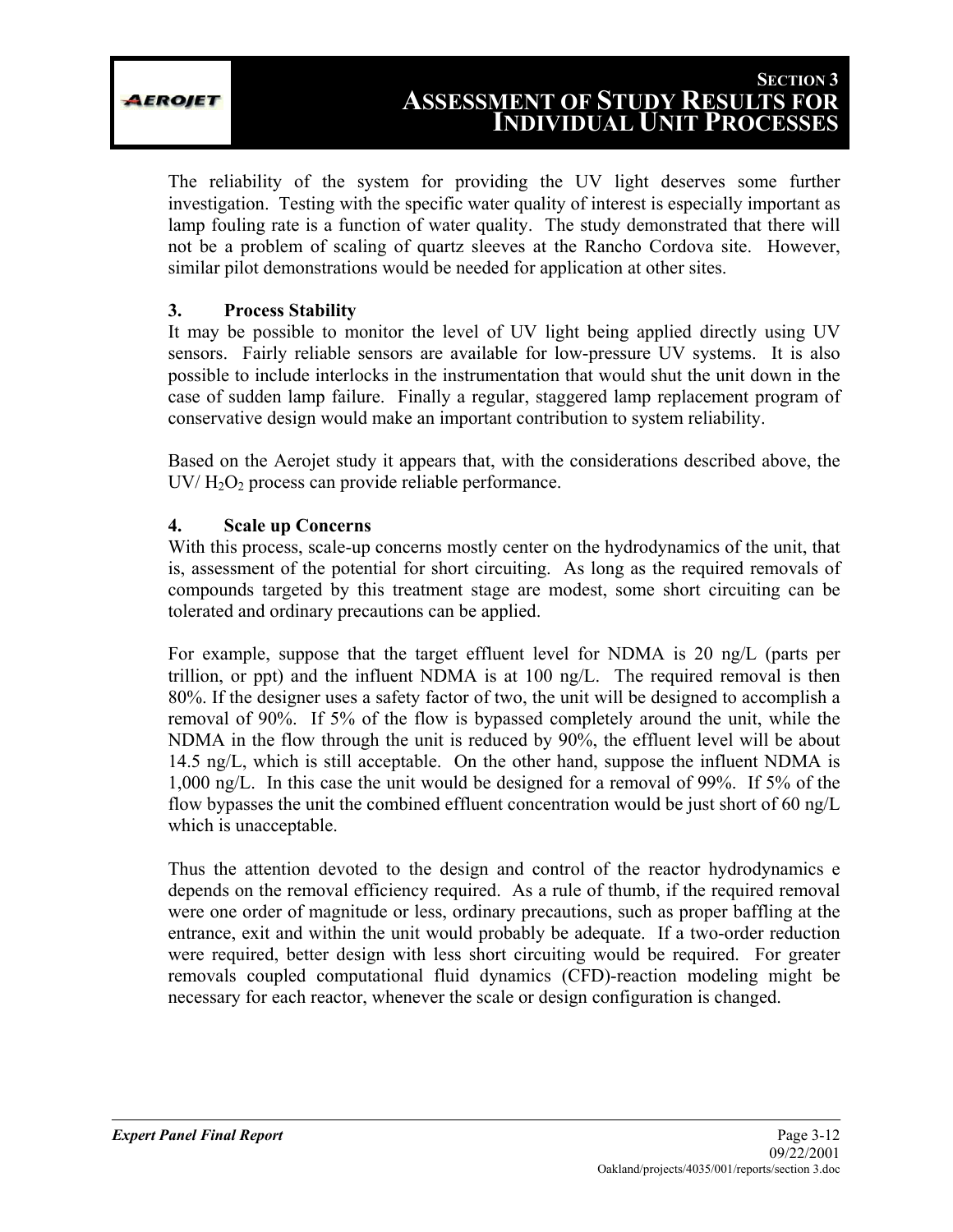#### **5. Other Factors**

Whenever a powerful oxidation process is used, oxidation by-products will develop. The Aerojet study focused on this issue, addressing most concerns presently understood to be at issue. On the other hand, it would be prudent for an operator of a plant using such an oxidation process to produce drinking water to maintain a continued interest in emerging knowledge about oxidation by-products.

## **E. LIQUID PHASE GAC FOR POLISHING, TASTE AND ODOR CONTROL**

The liquid phase granular activated carbon (LPGAC) contactor is located in the treatment train between the UV/OX system and the disinfection unit. The unit consists of a cylindrical carbon steel pressure vessel 5 feet in diameter, 8 feet in height and containing 2,500 pounds of carbon. It treats 100 gpm (100 percent) of the UV/OX effluent at a liquid loading rate of 5 gpm/ft<sup>2</sup> resulting in an EBCT of 6 minutes. The vessel has dished heads, is skid-mounted, has a pressure relief valve and a drain and equipped with sample ports at the 20-, 50- and 75- percent elevations on the vessel. After start up and prior to September 2000 the LPGAC unit begin to experience chloroform breakthrough. The breakthrough event was brought under control by replacing the GAC in the unit and then, in October, installing an air stripper prior to the UV/OX system. The LPGAC system was originally designed to remove VOCs, VOC breakdown products, and any other organic compounds remaining in the UV/OX system effluent. However, since the installation of the air stripper it has served primarily as a secondary barrier for VOCs and perchlorate removal. It also serves as a polishing step for the treatment train, providing some physical and biological removal of the remaining natural organic matter as well as taste and odor control.

## **1. Effectiveness**

Control parameters for the LPGAC system include pressure drop across the GAC bed and contaminant breakthrough profile. If the concentration in the effluent exceeds a specified level then the GAC is either reactivated or replaced, which in effect determines the GAC bed life. If the pressure drop across the contactor becomes excessive, it should be backwashed to remove trapped solids and eliminate media compaction. Throughout the pilot study, the pressure drop has been less than 2 psi and backwash has not been required. The unit was put into operation in April 2000 during the Phase 2 treatment system start-up and analytical samples were collected at sample ports 12 through 16. Prior to October 3, the LPGAC contactor followed the UV/OX unit in the treatment train without an air-stripping process. During this period chloroform concentrations were observed to increase over time in the effluent, although TCE breakthrough did not occur. The gradual increase in chloroform concentration over time and the continuous removal of TCE indicates that adsorption was taking place in the column.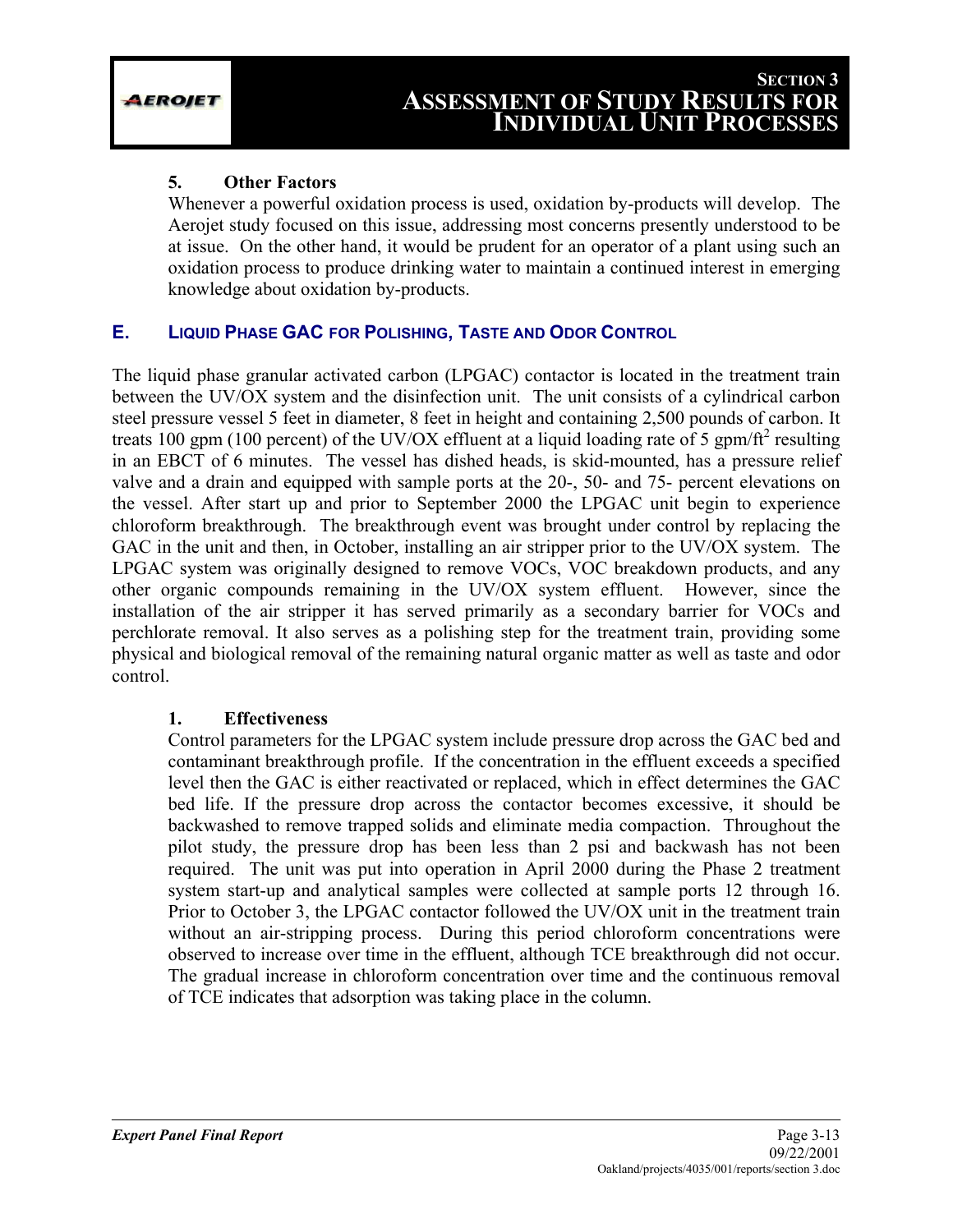#### **2. Reliability**

It seems possible that, in the future, the LPGAC unit will function either as an adsorber or as a biological process depending on the circumstances. However if an upstream process fails, having the LPGAC unit in place is consistent with a multiple barrier philosophy. The unit is effective for control of taste, odor, assimilable organic carbon (AOC), and disinfection byproduct (DBP) precursors.

The GAC contactor will also provide a potential secondary barrier for perchlorate should the bioreactor fail or under-perform, although the capacity of GAC for perchlorate removal is apparently low, indicating that if perchlorate removal on GAC became necessary, careful control would be required to assure that perchlorate levels in the treated water did not exceed standards. The presence of LPGAC should also minimize problems with biological regrowth in the distribution system. Finally, the GAC contactor acts as a polishing unit by controlling taste and odor and removing some of the disinfection by-product precursors before the treated water is disinfected.

The LPGAC unit provides an added degree of reliability. It provides a barrier to VOCs and SOCs, helps control taste and odor and, controls products created in the UV/OX system. The addition of hydrogen peroxide resulted in a major increase in total THM Formation Potential. This was somewhat reduced by the UV/OX unit itself but completely removed in the LPGAC unit.

In order to assess the potential for biological re-growth within a water distribution systems two parameters were routinely monitored throughout the Phase 2 Treatability Study: AOC and biodegradable organic carbon (BDOC). No conclusive trends were evident from the BDOC data. However the ability of the LPGAC unit to remove AOC is evident from the data presented in the Treatability Study Report). In general, AOC concentrations increase after UV/OX and then decrease after LPGAC. For example on 5/10/00, AOC concentrations in the influent water after UV/OX, and after LPGAC were 42, 92, and 58 µg/L respectively. On 5/23/00, AOC concentrations in the untreated water, after UV/OX, and after LPGAC were 72, 249, and 105 µg /L. Some of these values were even higher at other sampling locations in the treatment train. These data indicate that AOC concentrations increase in magnitude by a factor of 2 to 3 due to production in the treatment processes prior to and including UV/OX. The LPGAC unit with an EBCT of 6 minutes was able to reduce the AOC to values close to the untreated water values.

The LPGAC did experience periodic flushing of heterotrophic plate count organisms. However this behavior is consistent with the behavior of GAC systems in general. There are no documented cases of pathogens amplifying on GAC if the influent water is pathogen free. Since the effluent is disinfected, the threat of pathogen intrusion should be nonexistent.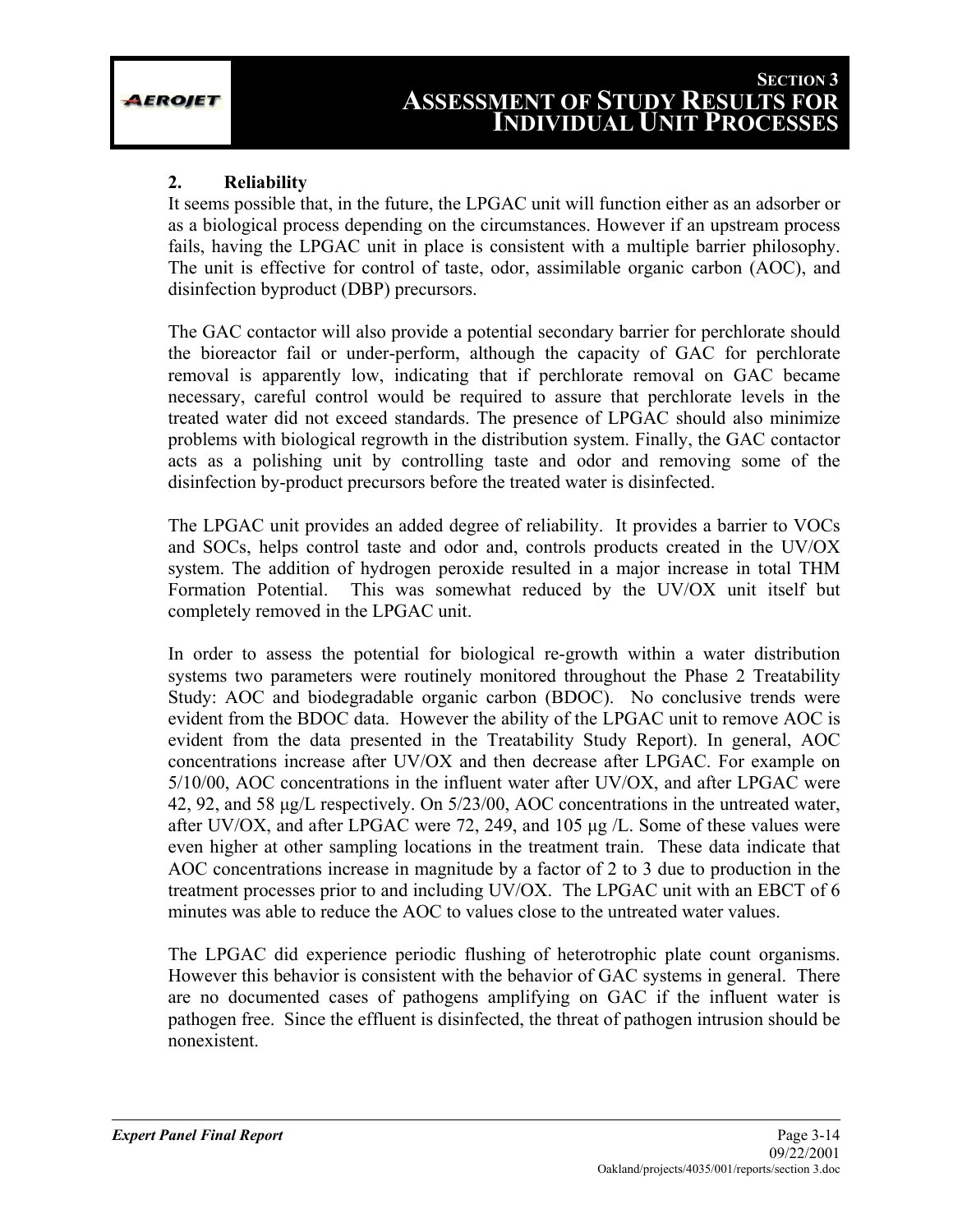Using an LPGAC unit seems to have many benefits including improving taste and odor, controlling AOC and the byproducts of biological reduction of perchlorate and the oxidation of VOCs and SOCs. It also provides a barrier against upstream process failure.

## **3. Process Stability**

Based on the data presented in the pilot study report the lpgac unit was able to meet its target effluent levels despite changes in the influent concentrations of various target compounds. After start-up the lpgac unit experienced chloroform breakthrough which was easily brought under control by replacing the gac in the unit. Chloroform onto the gac was maintained at a low level by installation of an air stripper in the treatment process chain ahead of the lpgac unit. Both total thm formation potential and aoc increased after the uv/ox unit but were easily controlled by the lpgac unit. The unit did experience periodic discharges of heterotrophic plate count organisms which is typical of gac systems. However, since the effluent is disinfected the threat of pathogens entering the system is virtually non-existent. The unit seems to have served as an excellent polishing step for the treated water. Based on the data reported from the pilot study the lpgac system operation was very stable during the pilot study.

## **4. Scale up Concerns**

The flow rate of 100 gpm through the LPGAC vessel was selected to demonstrate its efficacy at a scale large enough to be confidently applied to a full-scale design. The hydraulic loading rate on the pilot GAC contactor is  $5 \text{ gpm/ft}^2$ . The parameters identified and evaluated to assess LPGAC operation were head loss and empty bed contact time and breakthrough profiles. Various modeling tools are available to help make scale-up decisions for the LPGAC unit. EPA's GAC models were run to predict a range of breakthrough behaviors that may be exhibited by GAC. Runs were based on some arbitrary assumptions including influent levels at 2 µg/L for both chloroform and TCE onto the GAC contactor. The model predicted that the initial chloroform breakthrough should occur in 41 days and that the 50% breakthrough should occur in 52 days. The initial breakthrough for TCE was predicted as occurring in 3.6 years and the 50% breakthrough in 4.2 years. These results indicate the wide range of breakthrough behaviors that may be exhibited by GAC, which may be rationalized using actual project characteristics. These models could be applied in developing the specific data necessary for DHS review under DHS policy 97-005."

## **F. DISINFECTION**

Disinfection is an important element of this process train because biological processes are not common in the treatment of drinking water and it is prudent to ensure that no unusual microbial activity is introduced into the drinking water system. There are three unit processes used in the proposed process train that are widely recognized as effective in reducing the concentration of microbial contaminants: granular media filtration, UV/OX, and chlorination. In fact EPA has published formal credits for the removal of microbial contaminants that can be assigned to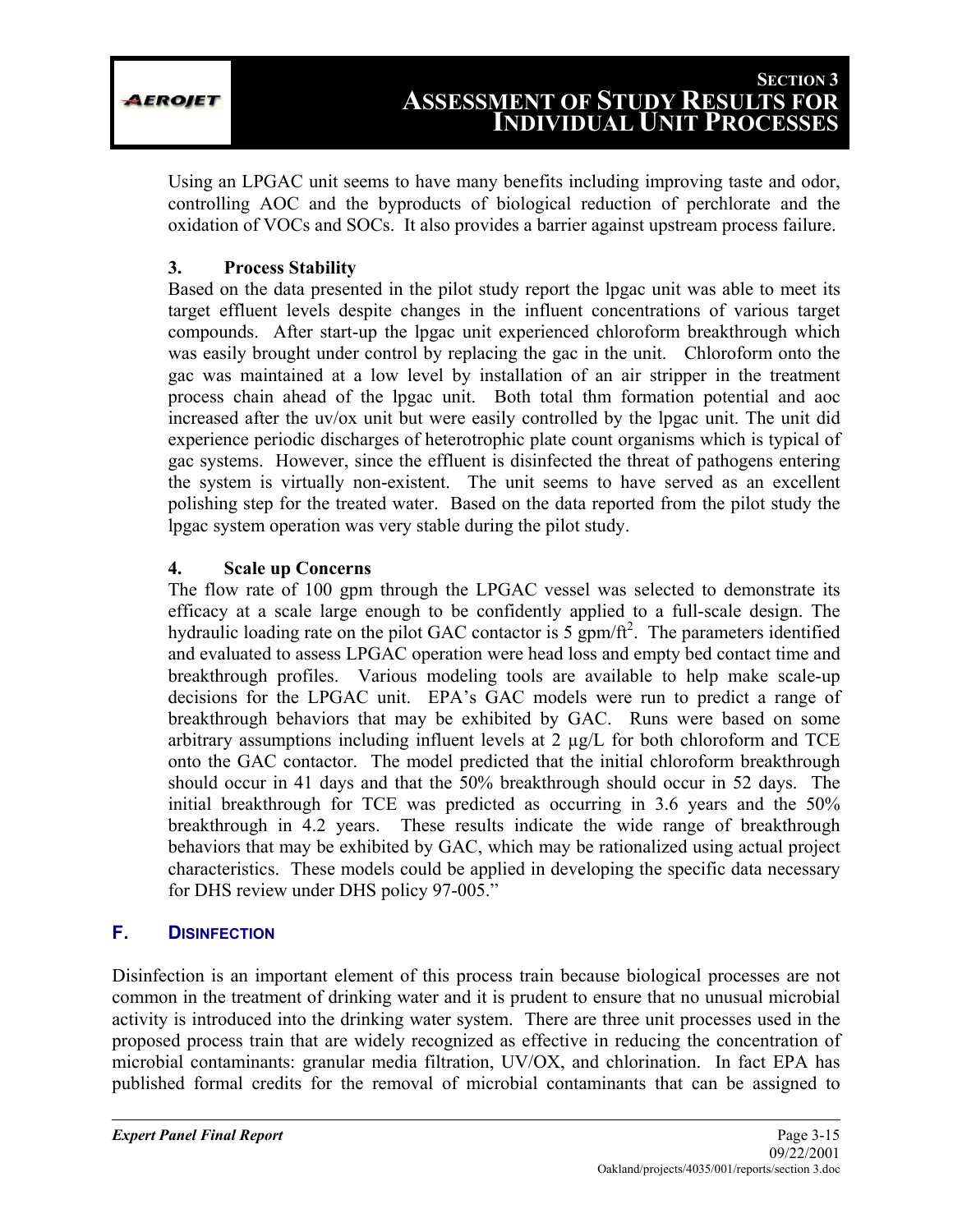EROJET

filtration and chlorination. Unfortunately there are no such standard credits available for UV/OX. As a result, attempting to get removal credits for this unit process, probably would require microbiological testing to establish the removals that it can accomplish. LPGAC is also likely to accomplish some removal of particulates, but it introduces it's own unique contribution to the microbial community.

## **1. Effectiveness**

A simple way to consider the requirement for disinfection would be to evaluate whether the system meets the surface water treatment rule with the process stream in its entirety (ignoring UV/OX) and then ensure that the level of chlorination alone is adequate to control heterotrophic bacteria (HPV) in the LPGAC effluent. So long as free chlorine is used, the disinfection requirement is easy to meet.

If a plant were designed to meet the surface water rule, the overall removal credit required would be 3 logs for Giardia and 4 logs for viruses. The direct filtration step would provide credit for 2 logs reduction for Giardia and 1 log for viruses. In order to meet the requirements of the enhanced surface water treatment rule (2 log removal of cryptosporidium) the turbidity of the filter effluent must be kept less than 0.3 NTU, 95% of the time. This means that chlorination must accomplish 3 logs of virus removal and one additional log of giardia removal. According to EPA's tables the chlorine concentration times the contact time or, Ct required for 3 logs of virus removal (pH=8,  $T=10^{\circ}$ C) is 4 mg/L-min. In the same tables, and with the same conditions, the Ct required for a 1 log reduction in giardia is 53 mg/L-min. The time credit received in this regulation is the time required for 10% of the mass of a dye to pass through the disinfection unit. Pilot tests were conducted by Aerojet with chlorine at a level of 3 mg/L and a nominal contact time of 22 minutes. These tests demonstrated that HPC from the upstream LPGAC could easily be controlled and that the levels of regulated disinfection byproducts would be far below present and future regulatory limits.

It would appear that disinfection requirements can be met for this process train provided a chlorination system is designed for the effluent that can reliably achieve a Ct of approximately 53 mg/L-min or greater. Designing such a system is a relatively straightforward exercise.

## **2. Reliability**

Where disinfection is concerned, the Aerojet process train would not appear to introduce any requirements beyond those normally encountered in the design of conventional water treatment facilities. Under these conditions, the requirements for process reliability (monitoring of turbidities, flow and disinfectant residuals) should also be the same as those that normally apply.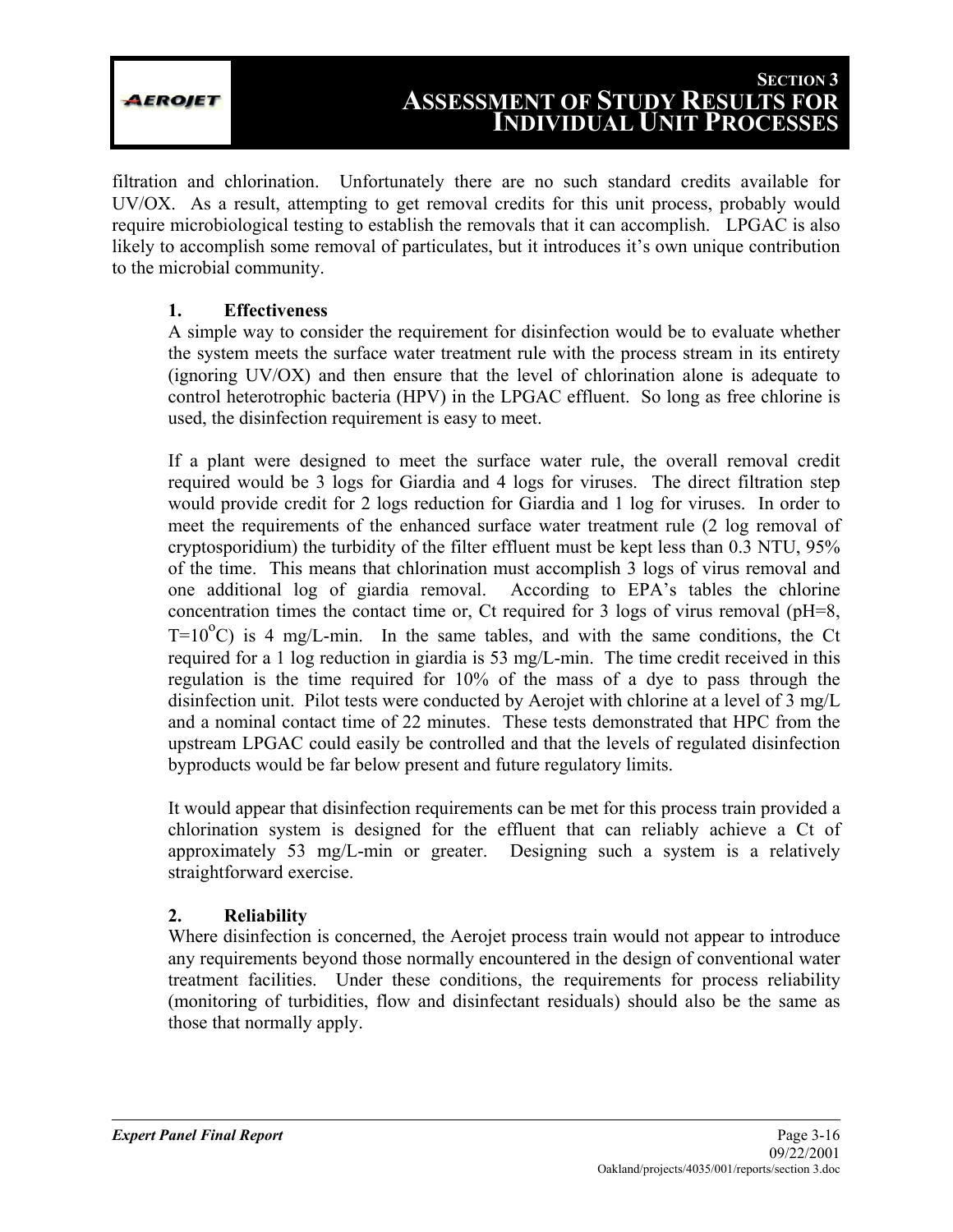#### **3. Scale up Concerns**

Scale-up concerns for this process address primarily the hydrodynamics of the process, as was the case for the UV system. In this case, however, the EPA has established an objective criterion, namely that the contact time credited to the design will be the time required for 10% of the dye to pass through the unit. Once again, conventional methods being used to meet these requirements in water treatment plant design should be suitable for this process train as well.

## **G. SUMMARY – TREATMENT TRAIN**

The treatment train tested in the Aerojet Phase 2 Treatability Study consisted of six unit processes, a fluidized bed GAC bioreactor, a multi-media granular filter, a tray air stripper, a UV/Oxidation process using hydrogen peroxide, a liquid phase granular activated carbon adsorption process, and final disinfection with free chlorine. Auxiliary processes included a biomass reclamation system for management of excess biosolids from the bioreactor. This combination of processes was operated over an extended period of time to demonstrate that the treatment train could produce water of potable quality from a severely impaired groundwater source at the Rancho Cordova site. As discussed in the previous sections, the Panel agrees that the Phase 2 treatability study has confirmed that this combination of treatment processes is capable of removing all target chemicals below all regulatory standards required to meet potable water requirements. Each of the treatment processes was demonstrated to meet desired removal efficiencies in a reliable manner. Process stability was also demonstrated, provided that the optimum ethanol dosage was maintained during operation of the bioreactor. All target chemicals were effectively removed.

An analysis of influent and effluent concentrations for all target chemicals as provided in the Phase 2 report shows that the treatment train is highly efficient at removing the principal compounds of concern, namely, perchlorate ion, NDMA, 1,4-dioxane, and a suite of chlorinated compounds, primarily TCE, and chloroform. In addition, the treatment train demonstrated that any treatment related chemicals, such as excess ethanol, oxidation by-products, hydrogen peroxide, cell exudates from the bioreactor, or treatment train generated microbes could be readily controlled to acceptable levels. In the case of chlorinated solvents, particularly TCE and chloroform, the treatment train provides three treatment barriers, namely, air stripping, UV/OX, and liquid phase GAC. For perchlorate ion, the primary treatment barrier is the bioreactor. Some additional removal capacity may be available in the liquid phase GAC, but more assessment of the capability of GAC for perchlorate control is needed, because of uncertainties about the removal capacity of GAC for perchlorate. For NDMA and 1,4-dioxane, the only effective treatment barrier is the UV/OX process, although some additional removal of 1,4-dioxane may occur in the GAC system. The lack of redundant treatment process for perchlorate and NDMA would need to be addressed in the risk analysis of the proposed treatment system in the context of a site-specific permit application.